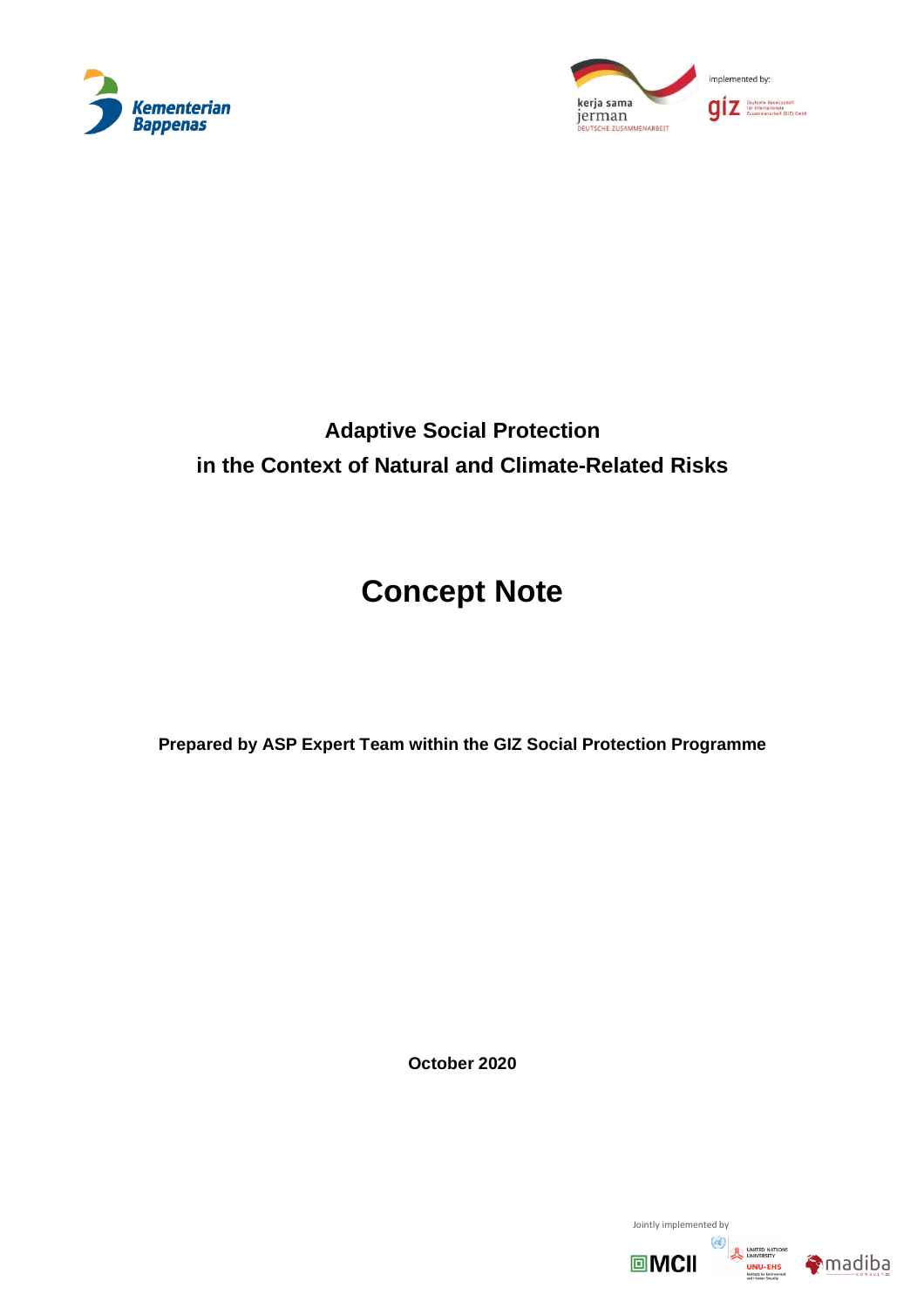



## **Table of Contents**

| 1.                 |                |                                                                                 |  |
|--------------------|----------------|---------------------------------------------------------------------------------|--|
| 2.                 |                |                                                                                 |  |
| 3.                 |                |                                                                                 |  |
| $\mathbf{4}$ .     |                |                                                                                 |  |
| 4.1                |                |                                                                                 |  |
| 4.2                |                |                                                                                 |  |
| 4.3                |                |                                                                                 |  |
| 5.                 |                | Developing a comprehensive ASP approach along four Building Blocks 14           |  |
| 5.1                |                |                                                                                 |  |
| 5.2                |                |                                                                                 |  |
| 5.3                |                |                                                                                 |  |
| 5.4                |                |                                                                                 |  |
|                    | <b>Annexes</b> |                                                                                 |  |
| Annex 1            |                |                                                                                 |  |
| Annex <sub>2</sub> |                | Description of sectoral and cross-cutting programmes and measures 18            |  |
| Annex 3            |                |                                                                                 |  |
| Annex 4            |                |                                                                                 |  |
| <b>Figures</b>     |                |                                                                                 |  |
|                    |                | Figure 1: Annual average economic loss by disaster type in Indonesia 2000-20165 |  |
|                    |                |                                                                                 |  |

[Figure 3: Combining and integrating SP, DRM and CCA in a comprehensive ASP approach](#page-9-2) 9

Jointly implemented by



UNITED NATIONS<br>UNIVERSITY<br>UNU-EHS<br>Instant for Environment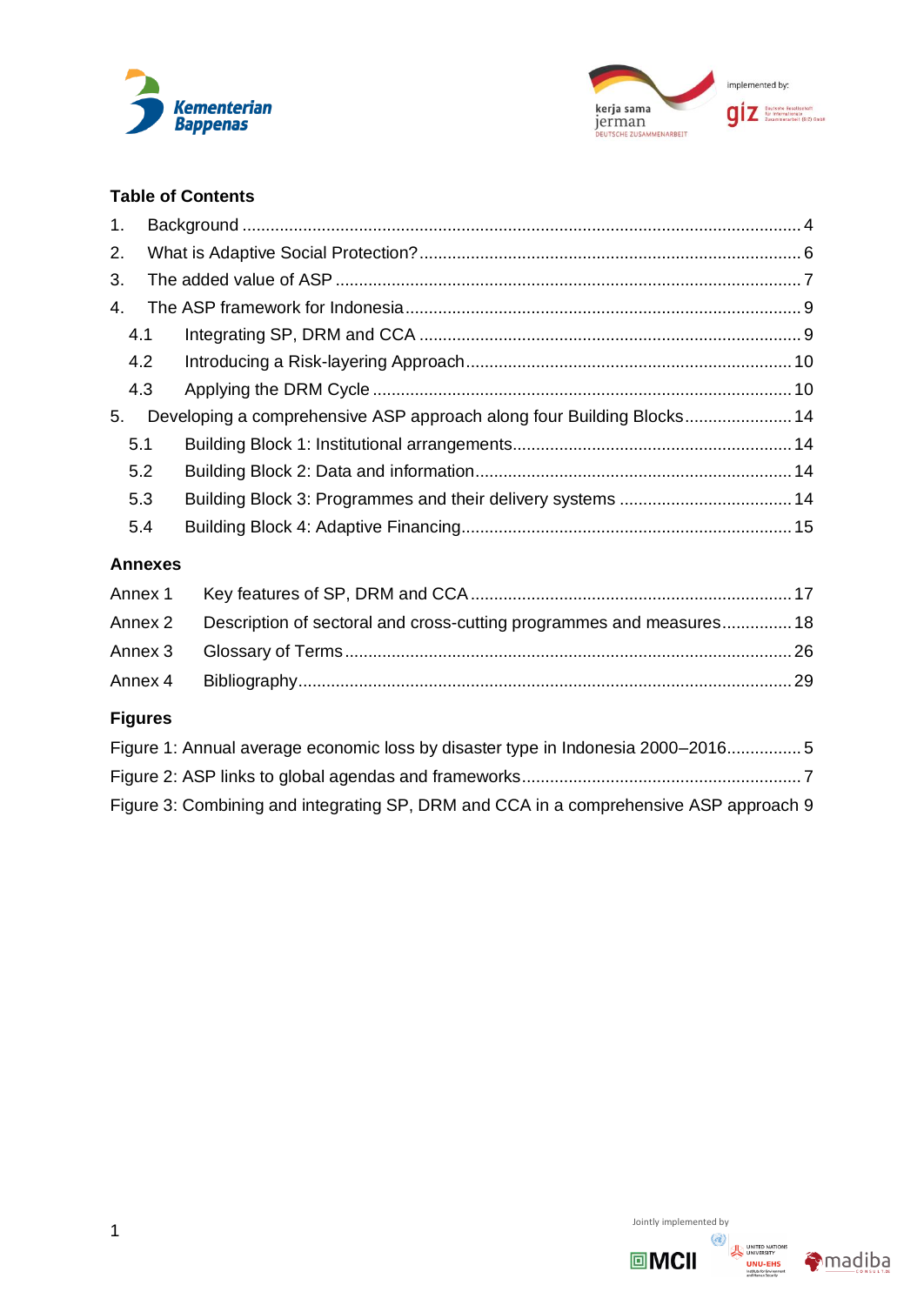



## **List of Abbreviations**

| <b>ASP</b>   | <b>Adaptive Social Protection</b>                                |
|--------------|------------------------------------------------------------------|
| <b>BBB</b>   | <b>Build Back Better</b>                                         |
| <b>BMZ</b>   | German Federal Ministry for Economic Cooperation and Development |
| <b>CCA</b>   | <b>Climate Change Adaptation</b>                                 |
| <b>COP</b>   | Conference of the Parties                                        |
| <b>DRFI</b>  | Disaster Risk Financing and Insurance                            |
| <b>DRM</b>   | Disaster Risk Management                                         |
| <b>DRR</b>   | <b>Disaster Risk Reduction</b>                                   |
| <b>DSWD</b>  | Department for Social Welfare and Development                    |
| EbA          | Ecosystem-based Adaptation                                       |
| <b>GAP</b>   | <b>Gender Action Plan</b>                                        |
| <b>GFDRR</b> | Global Facility for Disaster Reduction and Recovery              |
| GIZ          | Deutsche Gesellschaft für Internationale Zusammenarbeit GmbH     |
| <b>HEVAs</b> | Hazard, exposure and vulnerability assessments                   |
| <b>LNOB</b>  | Leave no one behind                                              |
| <b>MCII</b>  | Munich Climate Insurance Initiative                              |
| M&E          | Monitoring and Evaluation                                        |
| <b>MIS</b>   | <b>Management Information Systems</b>                            |
| MoF          | Ministry of Finance                                              |
| <b>MSMEs</b> | Micro, small and medium-size enterprises                         |
| <b>NAP</b>   | <b>National Adaptation Plan</b>                                  |
| <b>NSSP</b>  | <b>National Social Protection Policy</b>                         |
| RAN-API      | National Action Plan for Climate Change Adaptation               |
| <b>RPJMN</b> | National Medium-Term Development Plan 2020-2024                  |
| <b>ODI</b>   | Overseas Development Institute                                   |
| <b>SDG</b>   | Sustainable Development Goal                                     |
| <b>SFDRR</b> | Sendai Framework for Disaster Risk Reduction                     |
| SIKS-NG      | Social Welfare Information System - Next Generation              |
| SP           | <b>Social Protection</b>                                         |
| <b>SPF</b>   | <b>Social Protection Floors</b>                                  |
| SPIAC-B      | Social Protection Interagency Coordination Board                 |
| <b>SPP</b>   | Social Protection Programme                                      |
| <b>UDB</b>   | <b>Unified Data Base</b>                                         |
| <b>UNDRR</b> | United Nations Office for Disaster Risk Reduction                |



**回MCII** 

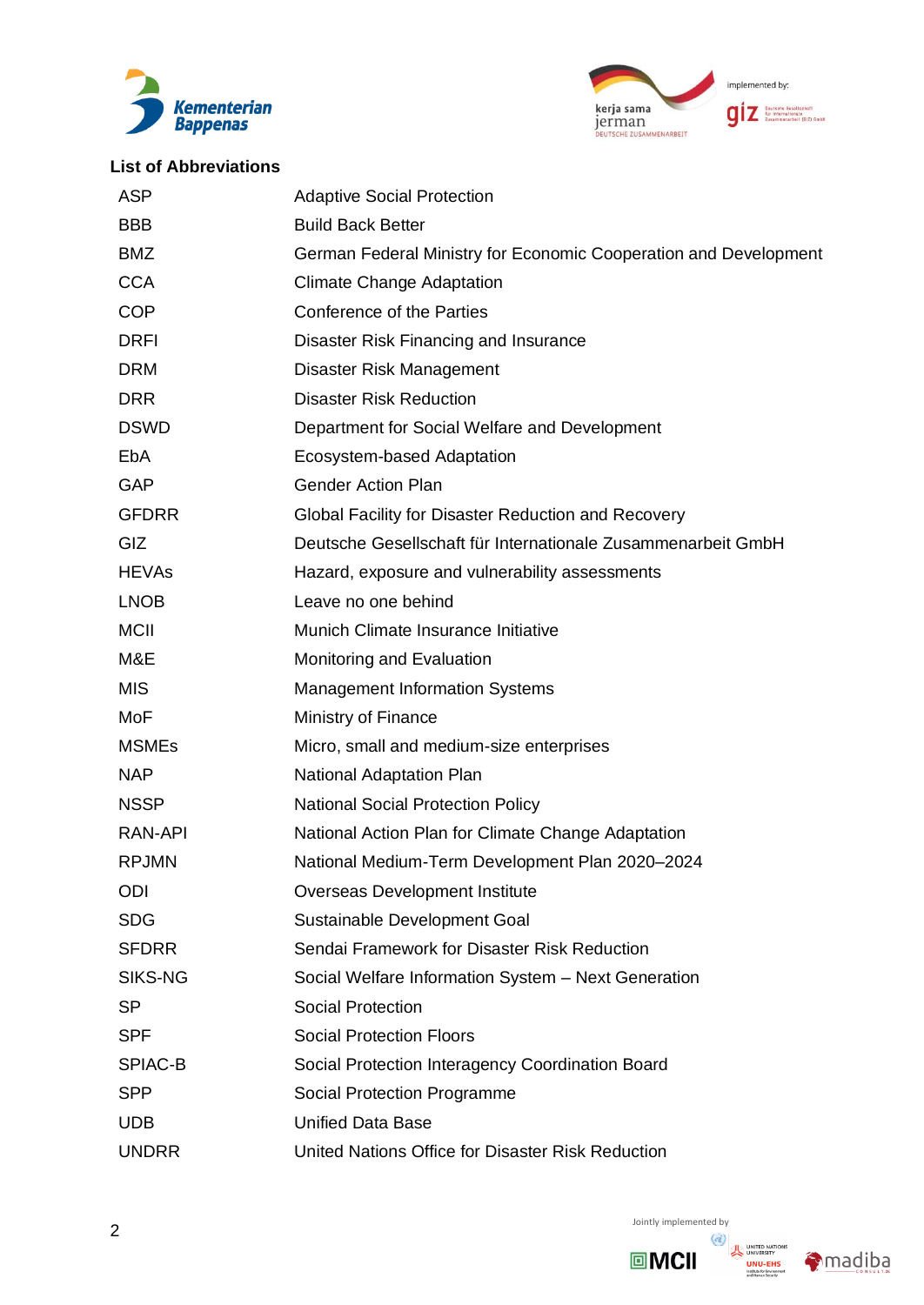



| <b>UNDP</b>    | United Nations Development Programme                                        |
|----------------|-----------------------------------------------------------------------------|
| <b>UNEP</b>    | United Nations Environment Programme                                        |
| <b>UNFCC</b>   | United Nations Framework Convention on Climate Change                       |
| <b>UNICEF</b>  | United Nations Children's Fund                                              |
| <b>UNU-EHS</b> | United Nations University – Institute for Environment and Human<br>Security |
| <b>USP</b>     | <b>Universal Social Protection</b>                                          |
| <b>VSL</b>     | <b>Village Savings and Loans</b>                                            |
| <b>WFP</b>     | World Food Programme                                                        |





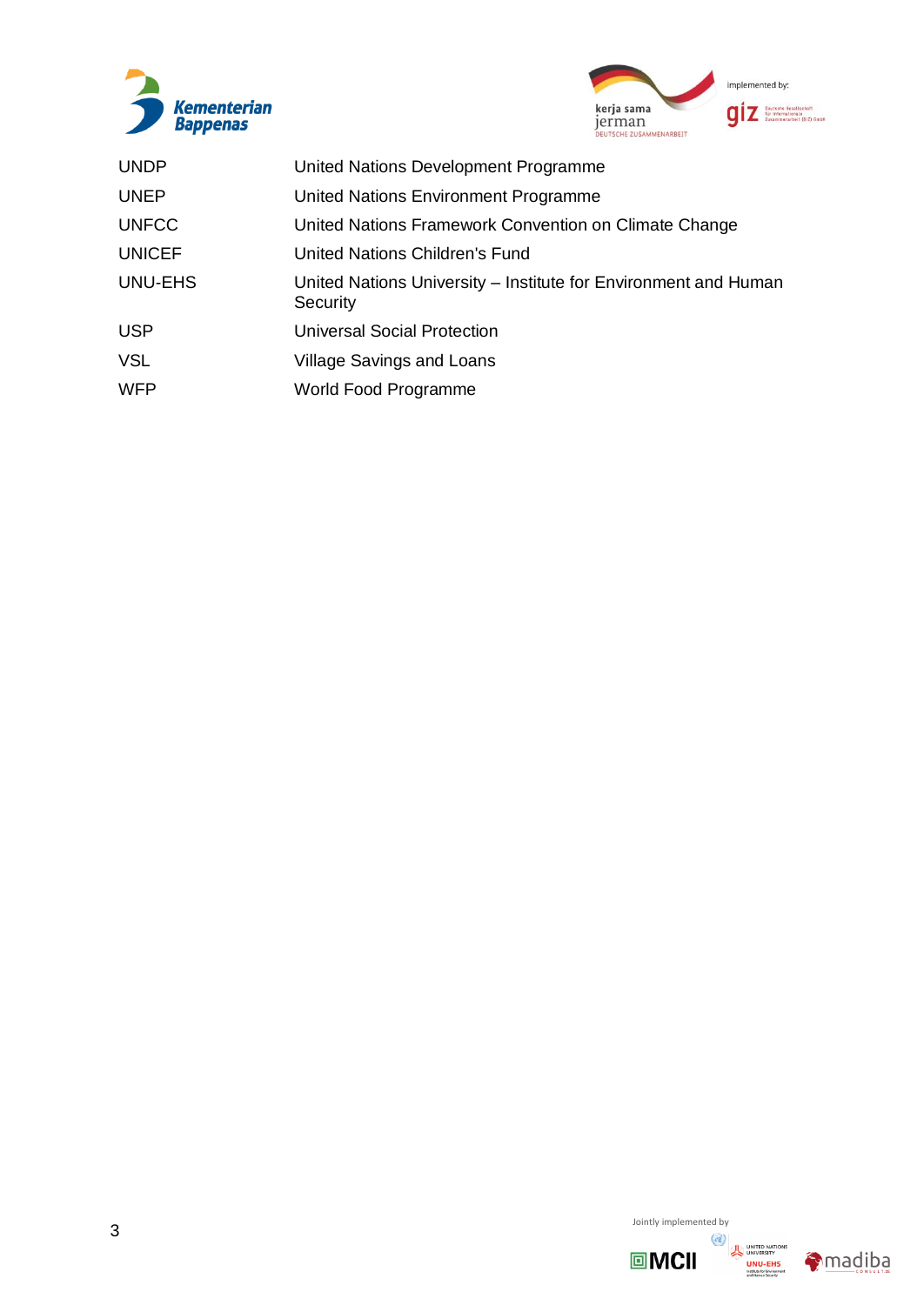



## <span id="page-4-0"></span>**1. Background**

Worldwide, climate and extreme weather events as well as other natural hazards, such as earthquakes and volcanic eruptions, have severe adverse effects on people, economies and the environment. The direct impacts of disasters, such as loss of life, damage to productive assets, and disruption and destruction of infrastructure, are usually the most direct and visible. However, the indirect long-term impacts on peoples' well-being are often more severe, as they can pose life-threatening challenges and reverse development gains. The poorest groups are often the most heavily affected, as they are generally more vulnerable when exposed to natural hazards. Therefore, developing countries and emerging economies are particularly confronted with challenges arising from natural and climate-related disaster risks.

Indonesia is one of the world's most disaster-prone countries, being at risk due to both natural hazards and those linked to extreme weather events, the latter likely to be exacerbated in future decades through climate change. With over 60% of Indonesia's 7,024 districts located in the Pacific Ocean's Ring of Fire and currently 127 active volcanoes, the country faces high seismic, tsunami and volcanic risks. Many areas are also highly exposed to flooding<sup>1</sup>. Other important hazards include wildfires, landslides and droughts. Over the past 30 years, natural hazards have triggered an average of 289 significant disasters annually in the country<sup>2</sup>.

High disaster risk manifests itself in severe negative effects on the lives, livelihoods and assets of the population. During the period 2005–2013, disasters caused 1,760 fatalities, 26,000 injuries, and the destruction of around 67,000 houses on average<sup>3</sup>. Besides, disasters have increased transitory poverty and pushed many people back into poverty. This is often related to negative coping strategies to overcome disaster impacts, such as selling productive assets, reducing basic food consumption levels, and making other harmful choices related to health, education and the environment. Although providing some degree of relief in the short-term, those strategies may have harmful effects on peoples' livelihoods and well-being in the longer term, making it particularly hard for both the poor and near-poor to recover between increasingly frequent disasters<sup>4</sup>.

Negative coping strategies are not limited to the level of individuals and groups, but also apply to state-level response mechanisms. Countries facing disasters are often forced to divert finance for longer-term development into short-term disaster response measures, thus undermining sustainable development. This type of reactive crisis response puts a high burden on public sector resources. Over the last 30 years, the government has spent on average USD 300 to 500 million annually on post-disaster reconstruction. Recovery costs during major disaster years reach 0.3% of national GDP<sup>5</sup> but are significantly higher at the subnational level. The country has also suffered severe economic losses through the direct impacts of disasters. Over the last 15 years, earthquakes, wildfires, floods and tsunamis have caused losses of around USD 16.8 billion. About half of the average annual losses may be attributed to natural disasters (earthquakes, tsunamis and volcanic eruptions) while the other half resulted from extreme weather and climate-related events (cf. [Figure 1\)](#page-4-1).





<span id="page-4-1"></span><sup>1</sup> World Bank (2019)

<sup>2</sup> GFDRR (2019)

<sup>3</sup> UNDRR (2015)

<sup>4</sup> World Bank (2013); Hallegatte et al (2016)

<sup>5</sup> GFDRR (2019)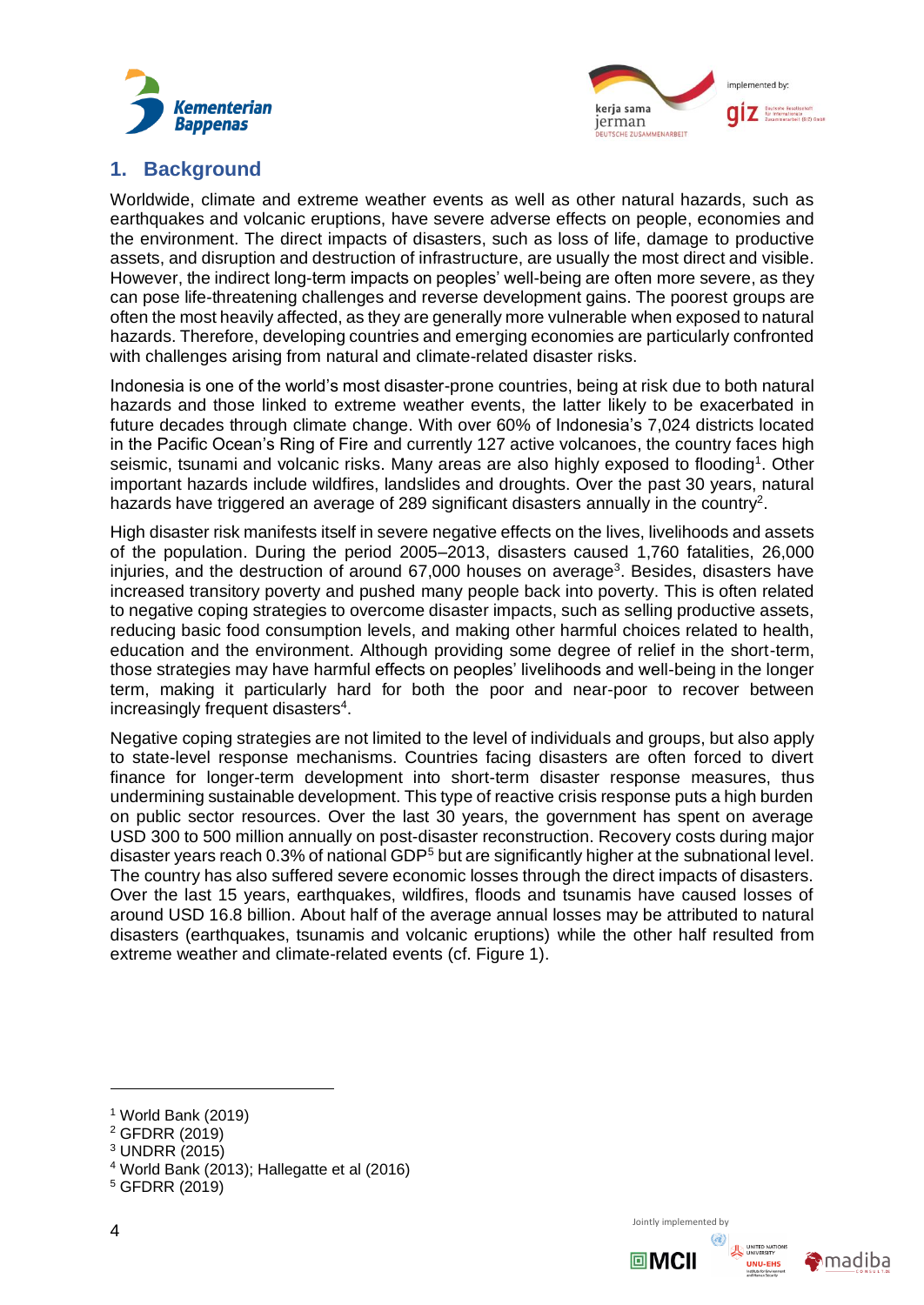



*Figure 1: Annual average economic loss by disaster type in Indonesia 2000–2016*

<span id="page-5-0"></span>

Source: Ministry of Finance Indonesia (internal, 2018).

Climate change increases the frequency, intensity and duration of extreme weather events and climate-related hazards with increasingly negative impacts on Indonesia's people and economy. The impacts of climate change are already being felt, predominantly in the context of hydro-meteorological hazards, namely more frequent and severe floods, droughts, and landslides. Heat waves are another extreme, potentially exacerbated by climate change. Rising sea levels and changing weather patterns due to climate change may also lead to increased uncertainty in water availability and additional challenges in food production as well as disruptions in transportation systems and other critical infrastructure. Ultimately, the country's social and economic development is at risk, affecting both rural populations and the growing number of urban inhabitants<sup>6</sup>.

In order to tackle the risks caused by natural and climate-related hazards and their consequences, the Indonesian government has adopted a series of strategies and plans, such as the National Action Plan for Climate Change Adaptation (RAN-API) and the National Disaster Management Plan (Renas PB). Recently, new social protection programmes that address the risks of poor and near-poor groups in the event of a disaster, such as Jaminan Hidup, have emerged.

Despite these efforts, existing sector strategies do not necessarily address the specific needs of poor and near-poor households comprehensively. Currently, out of a population of around 270.2 million about 26.42 million Indonesians live below the poverty line<sup>7</sup>. Consequently, poor and near-poor households tend to become poorer or fall back into poverty in the event of disasters. Given appropriately designed sector strategies, these households could be stabilized through, among other things, disaster risk reduction measures and social programmes that tackle risks before, during and after disasters, i.e. throughout the disaster risk management cycle.

In Indonesia, many different stakeholders are engaged in the social protection (SP), disaster risk management (DRM) and climate change adaptation (CCA) sectors, with policies, strategies and intervention mechanisms that do not yet sufficiently interact. Consequently, they do not yet address vulnerability and exposure to disaster risk in a coherent and coordinated

<sup>6</sup> MoFA (2018)

 $7$  World Bank (2020)

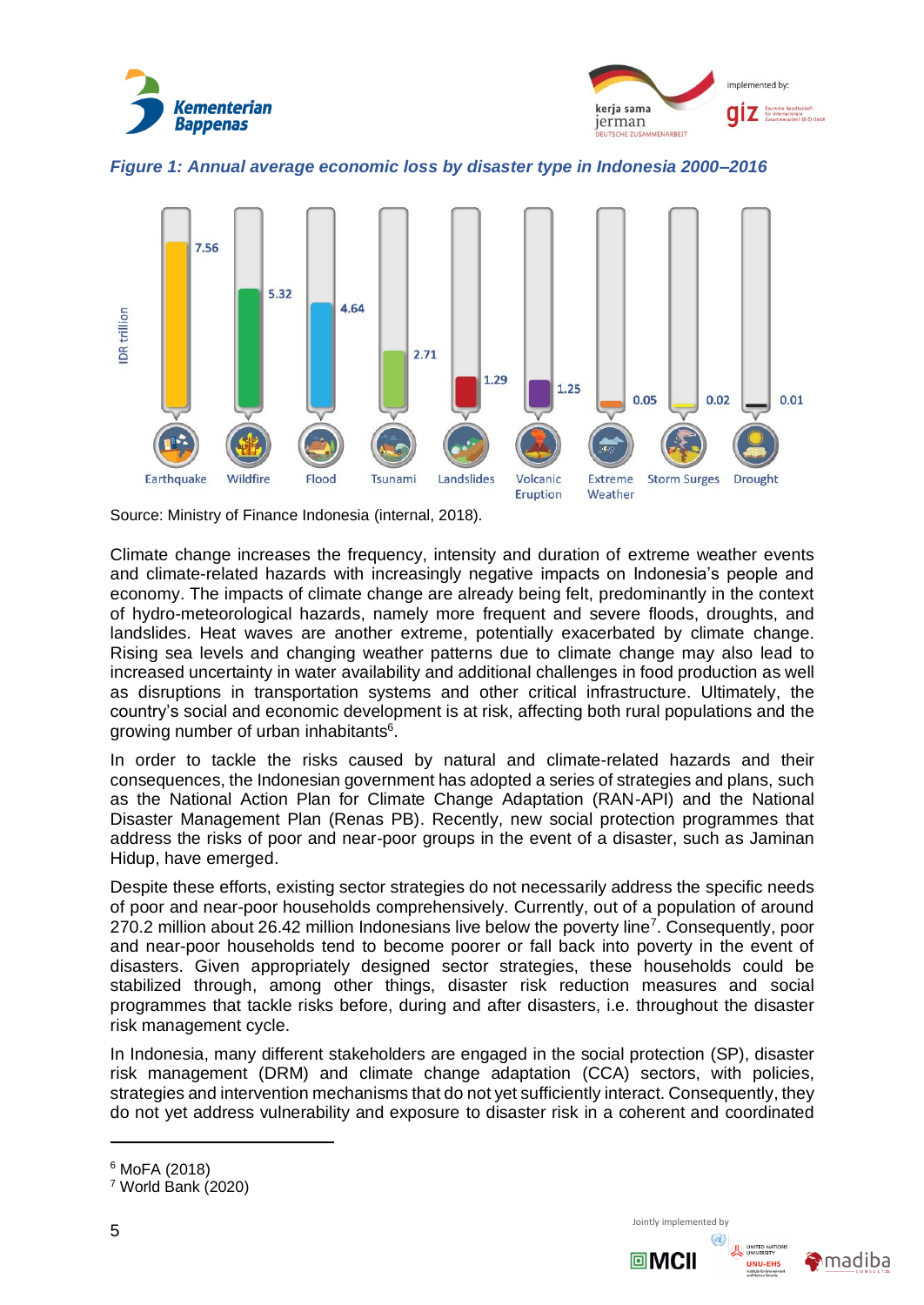



manner. One promising approach is Adaptive Social Protection (ASP), which aims to overcome stand-alone approaches and to better align and coordinate different social protection interventions in the context of natural and climate-related risks. This approach has been recognized by the Indonesian government, which has incorporated ASP into its National Medium-Term Development Plan 2020–2024 (RPJMN).

## <span id="page-6-0"></span>**2. What is Adaptive Social Protection?**

Social protection refers to a set of policies and programmes aimed at preventing or protecting people against poverty, vulnerability, and social exclusion throughout their lifecycles, with a particular emphasis towards vulnerable groups<sup>8</sup>. Social protection aims to reduce poverty and vulnerability and diminishing people's exposure to risks, and enhancing their capacity to protect themselves against hazards and interruption or loss of income<sup>9</sup>. In Indonesia, important natural hazards persist, while the cumulative impacts of climate change are increasing the severity and complexity of individual and collective risks. Consequently, a more integrated and comprehensive approach is needed. **Adaptive Social Protection** can help diverse stakeholders to tackle these challenges.

ASP embraces key elements of the SP, DRM and CCA sectors and builds on their interfaces. It aims to integrate the relevant policies, strategies, programmes, and mechanisms of these key sectors in a comprehensive approach. ASP aims to reinforce peoples' resilience to multiple covariate risks induced by natural and climate-related hazards. In the long run, ASP can contribute to human well-being by empowering individuals, households, and communities (including small entrepreneurs), enabling them to protect their lives, to maintain their quality of life, and to build better lives before and after disasters occur.

The rationale behind the ASP concept is to help individuals, households and communities living in areas exposed to disasters to adapt their lives and livelihoods to these conditions (adaptive capacity), to manage potential risks (ex-ante anticipatory capacity), and to cope with their negative impacts (ex-post absorptive capacity) by combining key concepts and instruments of SP, DRM and CCA. Those capacities can ultimately help to strengthen the resilience of individuals, households, and communities to deal with the adverse impacts of disasters and other shocks.

The need for an integrated approach such as ASP to meaningfully tackle current and future global challenges is also reflected in a range of international agreements adopted over recent years. These include, but are not limited to, the Sustainable Development Goals (SDGs), adopted by the United Nations in 2015, the Sendai Framework for Disaster Risk Reduction 2015–2030 (SFDRR), the Paris Agreement of 2016 and the outcomes of the World Humanitarian Summit of the same year (cf. [Figure](#page-7-1) 2).



Jointly implemented by



<sup>8</sup> ISPA (2016) <sup>9</sup> Ortiz (2001)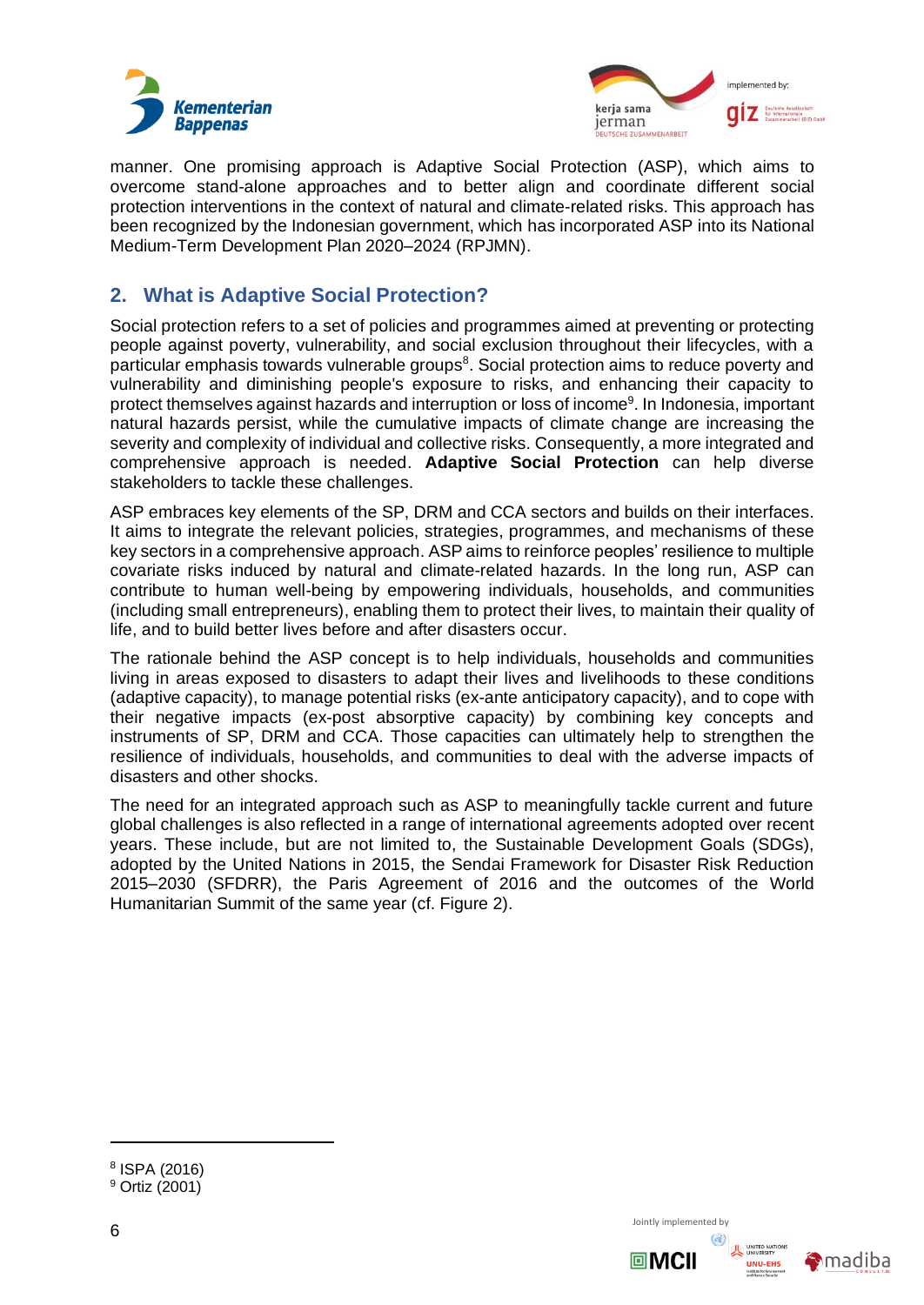



## <span id="page-7-1"></span>*Figure 2: ASP links to global agendas and frameworks*

| <b>SDGs</b>                                                                                                                                                                                | N <sub>0</sub><br><b>POVERTY</b>                                                                                                                                                                                          | Goal 1.3:<br>Implement nationally appropriate<br>social protection systems and<br>measures for all, including floors,<br>and by 2030 achieve substantial<br>coverage of the poor and the<br>vulnerable |                                  | $2$ $\frac{200}{HOMGER}$<br>32 | $3 \frac{6000}{MEAHH}$<br><b>10 REDUCED</b><br>$\Rightarrow$ | <b>8</b> DECENT WORK AND                                                                                                                                                                                                    | <b>LEAVE</b><br>NO ONE<br>13 GLIMATE |
|--------------------------------------------------------------------------------------------------------------------------------------------------------------------------------------------|---------------------------------------------------------------------------------------------------------------------------------------------------------------------------------------------------------------------------|--------------------------------------------------------------------------------------------------------------------------------------------------------------------------------------------------------|----------------------------------|--------------------------------|--------------------------------------------------------------|-----------------------------------------------------------------------------------------------------------------------------------------------------------------------------------------------------------------------------|--------------------------------------|
| <b>SFDRR</b>                                                                                                                                                                               | 7 targets, most relevant for ASP:<br>(a) Substantially reduce global disaster<br>mortality<br>(b) Substantially reduce the number of<br>affected people<br>(c) Reduce direct disaster economic loss<br>in relation to GDP |                                                                                                                                                                                                        | <b>Paris</b><br><b>Agreement</b> | §6/8:                          | transfer and capacity-building                               | [] implementation of their nationally<br>determined contributions, in the context of<br>sustainable development and poverty<br>eradication [] including through, inter alia,<br>mitigation, adaptation, finance, technology |                                      |
| Further relevant global frameworks<br>& action agendas with link to ASP<br>WORLD<br>FINANCING FOR<br><b>AGENDA</b><br>NEW<br>BARU<br>Ussan<br><b>DEVELOP</b><br>PERKOTAAN<br><b>AGENDA</b> |                                                                                                                                                                                                                           |                                                                                                                                                                                                        |                                  |                                |                                                              |                                                                                                                                                                                                                             |                                      |

Source: Diverse sources.

## <span id="page-7-0"></span>**3. The added value of ASP**

More integrated and concerted government strategies and policies can help to realize synergies between SP, DRM and CCA sectors, maximize the effectiveness and efficiency of public service delivery and public spending for avoiding negative effects across sectors. This integrated approach aims to create scalable systems that can effectively support hazardaffected people before, during or after shocks happen, protect people from diverse risks and transform their livelihoods while increasing the efficiency and effectiveness of social protection interventions. Hence, ASP contributes to reducing poverty caused by natural and climaterelated hazards. More specifically, ASP can provide the following benefits:

- **Increased efficiency and effectiveness of sectoral programmes**: By linking SP, DRM and CCA as key sectors, ASP has the potential to jointly achieve the common goals of each of these sectors in a coherent approach, using existing capacities and facilitating mutual benefits between them while reducing duplications and conflicting interventions and utilizing scarce human, technical and financial resources in a more sustainable manner. For instance, using DRM and CCA databases and analysis can provide information about risks and vulnerabilities in specific geographic areas that can be linked to social assistance programmes to help identify vulnerable populations and provide them more effective and timely assistance. Social protection programmes can target and scale up assistance as required before, during and after shocks, channelling humanitarian and social protection resources through one integrated, government-led system, saving time and money.<sup>10</sup>
- **Increased benefits for the poorest and most vulnerable**: Integrated approaches to the SP, DRM and CCA sectors can help individuals, households and communities – including operators and owners of micro, small and medium-size enterprises (MSMEs) and smallscale farmers living in disaster-prone areas to strengthen their adaptive, anticipatory



Jointly implemented by



<sup>10</sup> O'Brien et al (2018); WFP et al (2019)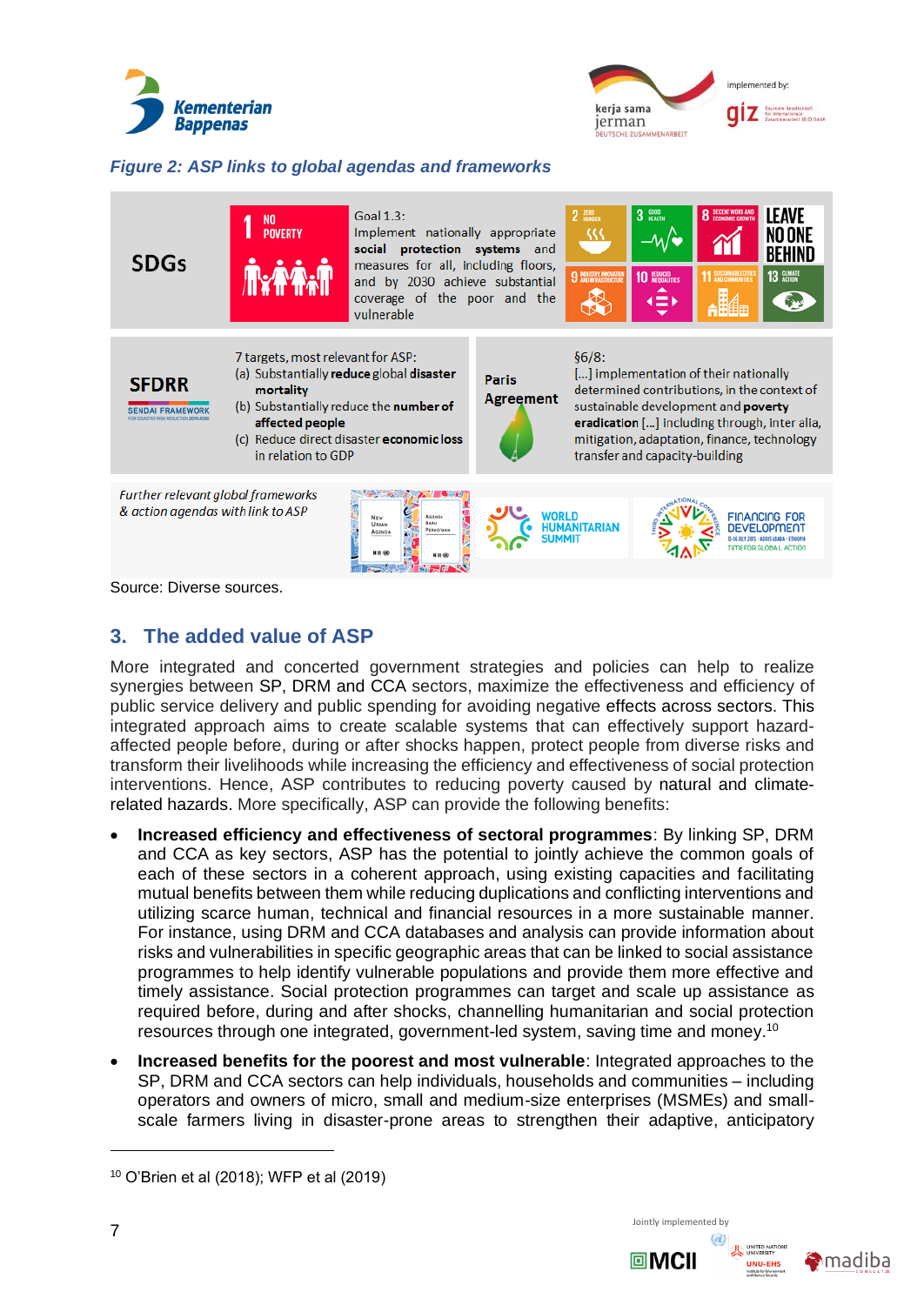



absorptive capacities. SP programmes can, for example, support income diversity, adding value to DRM and CCA mechanisms such as public works afforestation programmes, and provide access to drought-resistant seeds that reduce the impact of drought and improve livelihoods. Together, these can comprise a form of Ecosystem-based Adaptation (EbA) that helps build resilience against longer-term climate change effects.

- **Increased long-term climate and disaster resilience:** Natural and climate-related hazards can affect individuals, households and communities in diverse ways. A stronger integration of SP, DRM and CCA, including knowledge sharing between these sectors, can reduce people's multiple vulnerabilities to the impacts of disasters<sup>11</sup>. Adequately designed and implemented public works programmes can stabilize peoples' incomes before, during and after shocks (as a key objective of SP) and at the same time build up resilient infrastructure before and after disasters (as a key developmental objective).
- **Better preparedness to improve coping strategies**: At the household level, the provision of assistance in a timely and integrated manner can help prevent individuals from resorting to negative coping strategies when impacted by shocks and to rebuild and diversify their livelihoods. At the government level, for instance, Disaster Risk Financing and Insurance (DRFI) mechanisms, such as national contingency funds and disaster insurance, can provide quick access to external credit and insurance solutions for governments. If linked to early warning systems and pro-poor clauses in contingency plans, these mechanisms can help governments to deliver sufficient resources to the affected population to recover quickly after disasters. This reduces the negative consequences of slow recovery, such as reduced economic activity and tax revenue. At the same time, they help to reduce budget reshuffling at the cost of other sector budgets – thereby hampering planned development objectives – and can avoid the need for governments to take up emergency loans at high interest rates from international markets.
- **Sustained positive impacts of SP contributing to poverty alleviation**: The impact of disasters undermines development gains and poses a serious threat to poverty reduction<sup>12</sup>, as the poor and near poor are more exposed and lack resources to address the negative impacts of disasters and climate change. By linking SP with DRM and CCA instruments, these negative effects can be reduced, cushioned and transformed, and the long-term benefits of SP measures can be better sustained<sup>13</sup>. Scalable social assistance linked to disaster risk financing and sustainable, climate-sensitive economic activities, for instance, cannot only help governments assist people when they need it most, improving preparedness and response capacity. It can also help households adequately plan for, respond to and recover from shocks in a productive way, protecting investments made by government and other partners and helping them to avoid adverse coping mechanisms that further exacerbate poverty.
- **Multiple benefits for national governments:** Linking SP to CCA and DRM instruments can potentially provide a range of benefits to governments. SP can have significant longterm secondary benefits, such as increased labour productivity, reducing the impacts of shocks on businesses and supporting natural resource management for community-based ecosystems. ASP can help increase peoples' empowerment, provide economic opportunities, reduce climate change-induced migration, help governments to improve coordination in the mobilization and use of scarce resources, improve disaster recovery, and reduce the need for humanitarian aid.



<sup>11</sup> IDS (2012)

<sup>12</sup> Hallegatte et al (2017)

<sup>13</sup> Kuriakose et al (2013)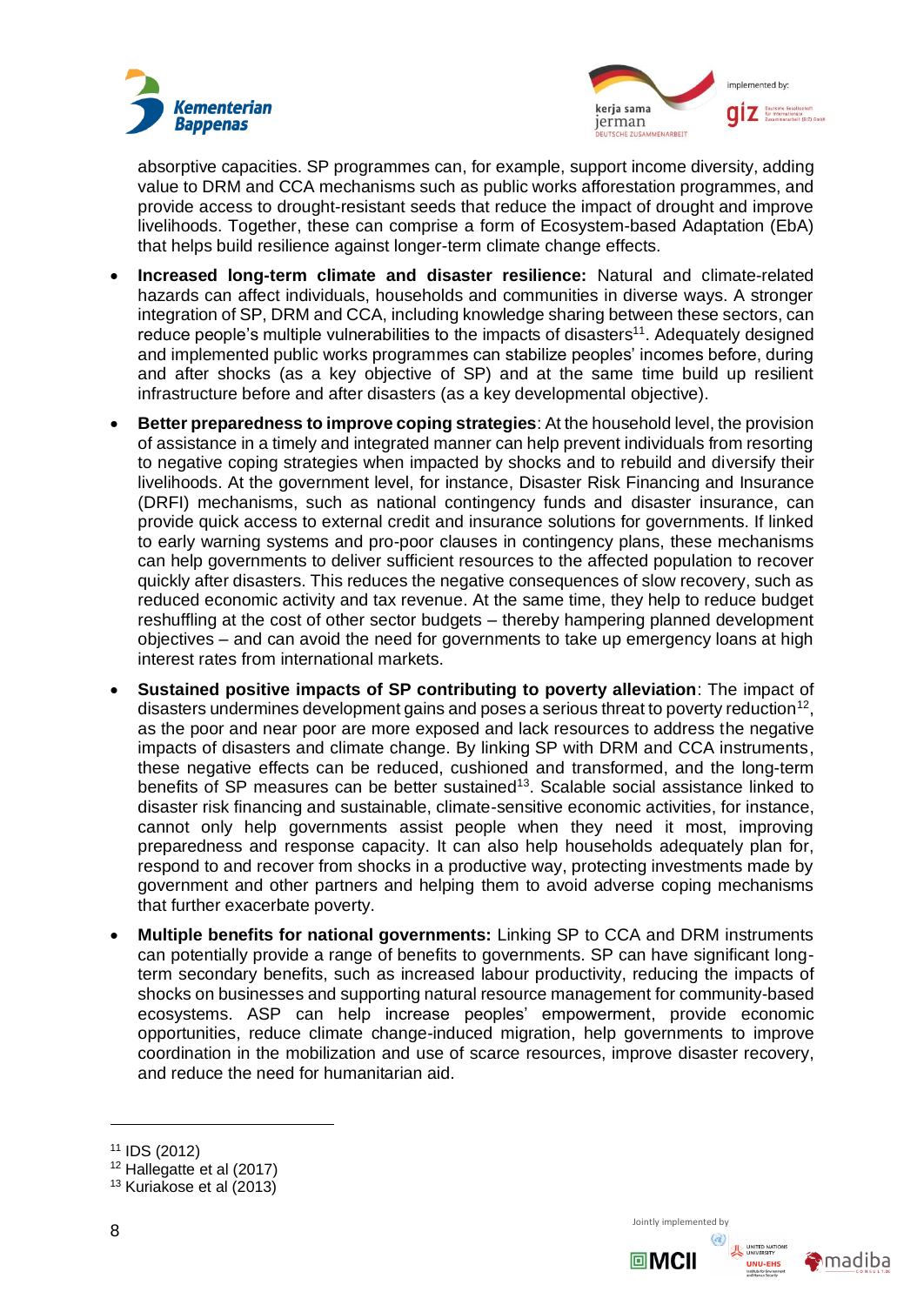



## <span id="page-9-0"></span>**4. The ASP framework for Indonesia**

To overcome existing challenges and maximize the benefits of ASP in the Indonesian context, policies, strategies, programmes and measures in all three key sectors (SP, DRM and CCA) may play equally important roles in a coherent and integrated framework.

## <span id="page-9-1"></span>**4.1 Integrating SP, DRM and CCA**

Many risks and challenges can be more effectively addressed through identifying suitable interfaces and seizing synergies between all three sectors. ASP is an approach that is supportive to existing schemes as well as newly created ones. Figure 3 illustrates how different mechanisms of these three sectors can be integrated into ASP. (A description of exemplary sector mechanisms can be found in Annex 2.)

## <span id="page-9-2"></span>*Figure 3: Combining and integrating SP, DRM and CCA in a comprehensive ASP approach*



Source: Own figure.

While designing and applying the ASP approach, cross-cutting issues such as gender equality and inclusiveness (following the principle of "Leave No One Behind") are to be considered. This will ensure that ASP implementation is sustainable in the sense of supporting the achievement of the targets set in Indonesia's international and national commitments.

The ASP framework presented here focuses on combining the relevant elements of SP, DRM and CCA before, during and after disasters. Its overall aim is to identify the most promising measures of the three sectors and combine them flexibly in order to strengthen the resilience of Indonesia's population before, during and after disasters.



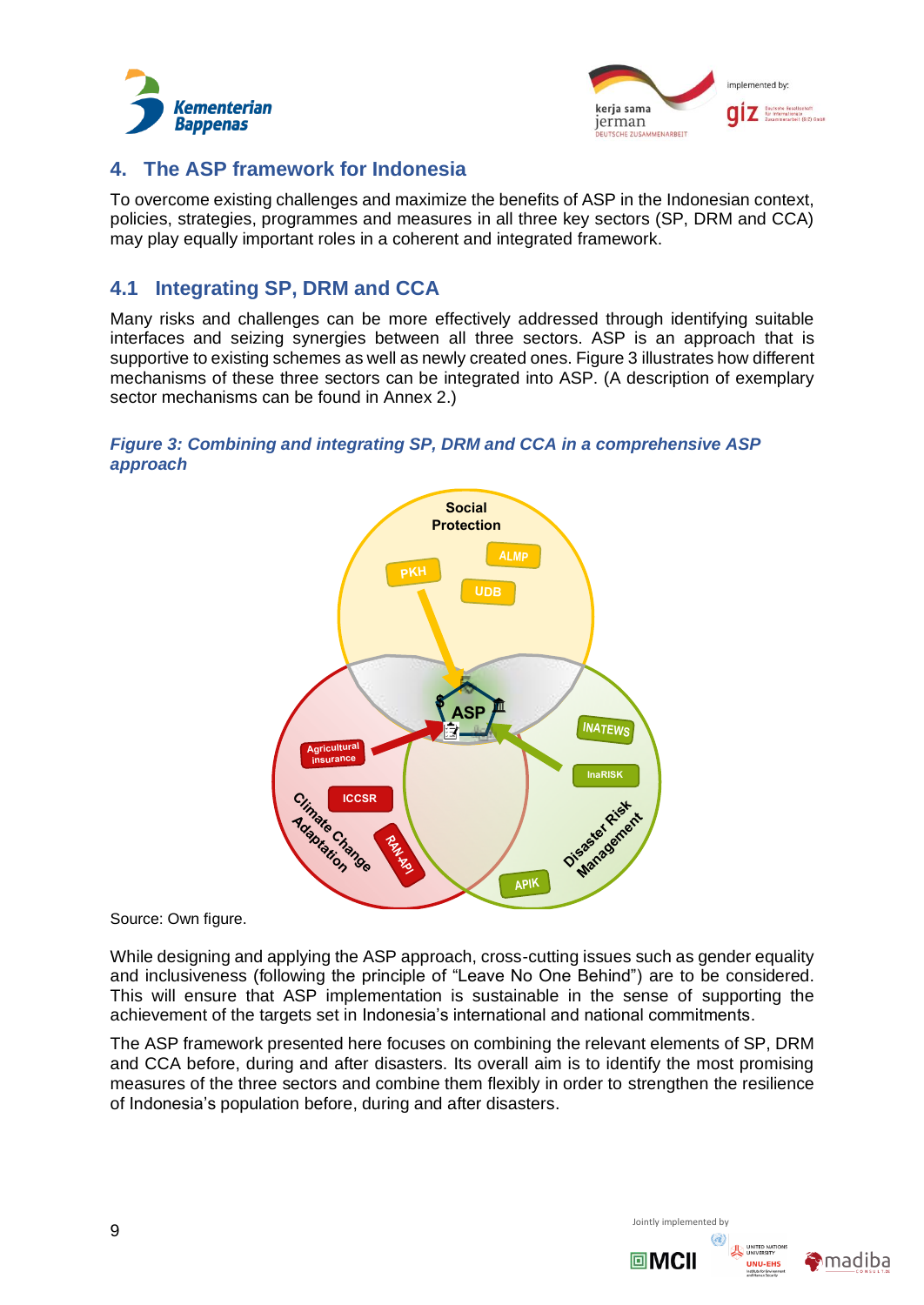



## <span id="page-10-0"></span>**4.2 Introducing a Risk-layering Approach**

The expected impact of shocks, i.e. risk is determined by the severity and frequency of hazards as well as the level of exposure and vulnerability. Based on the interaction of hazard, vulnerability and exposure, different levels of risk can be observed. In order to identify the most appropriate measures for managing these different levels of risk, a risk-layering approach can be useful. This approach can help to cluster risks into a low-risk layer (frequent and lowseverity events with low exposure and vulnerability), a medium risk layer (moderate frequency and intensity with moderate exposure and vulnerability) and finally a high-risk layer (very low frequency of high severity with high vulnerability and exposure).

## <span id="page-10-1"></span>**4.3 Applying the DRM Cycle**

Potential measures to tackle risks in each layer may include diverse sectoral instruments along the five phases of the DRM cycle (see below). In practice, the application of these instruments is often overlapping, possibly even simultaneous.

The potential contributions of ASP to each phase of the DRM cycle may be summarized as follows:

**Phase 1 – Disaster prevention**: The prevention of disasters requires various measures that help avoid the potential adverse impacts of hazardous events. It starts with risk analysis, including the assessment of the exposure and vulnerability of geographic regions and populations towards risk. It considers the implications of disasters for the state, communities and households with a view to reducing vulnerability and exposure.

In this phase, ASP can contribute to building **resilience** at the household and community level (including enterprises) by:

- Stabilizing the income of individuals, households and small entrepreneurs in advance of shocks, diversifying their livelihoods and making them more resilient to disasters through tailor-made social assistance programmes, such as conditional and unconditional cash transfer programmes including so-called cash+ programmes that provide training, productive assets and inputs to the programme beneficiaries.
- Supporting sustainable natural resource management, climate-smart agriculture and building up resilient infrastructure, which in turn has a preventive function for households and communities potentially affected by future shocks through, for example, watershed focused public works programmes.

During this phase, ASP can also strengthen the **resilience capacity of government** by:

- Supporting and improving risk analyses through the collaborative use and integration of the Management Information Systems (MIS) of SP, DRM and CCA programmes.
- Providing an ex-ante analysis of the potential impacts of hazards and risks to the longterm objectives of SP systems (e.g. poverty alleviate and reduction of inequalities) and taking measures to address them (e.g. developing building codes for resilient housing and infrastructure, supporting green and pro-poor economies, sustainable agriculture and climate-sensitive land planning).
- Assessment of existing SP, DRM, and CCA mechanisms with a view to enhancing their effectiveness and efficiency. With this, protection gaps can be identified for specific target groups and regions groups and then addressed on a hazard-by-hazard basis.

**Phase 2 – Preparedness:** This phase builds on the prevention phase and sets the ground for the government and other stakeholders to understand, develop and coordinate an effective response and recovery system before disasters hit. It should be ensured that the response and recovery efforts of relevant organizations are inclusive and coordinated.

 $10$  Jointly implemented by



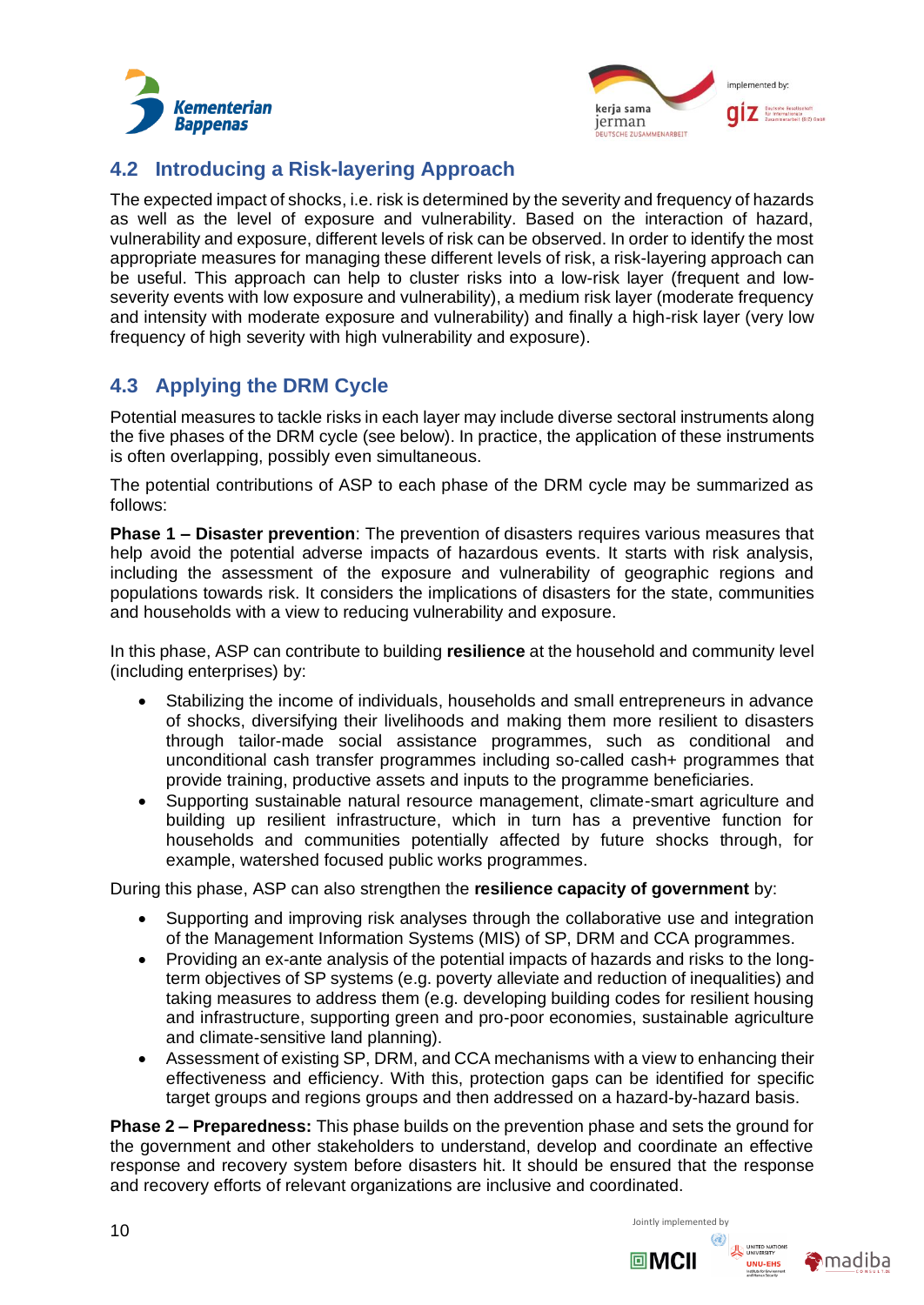



In this phase, ASP can contribute to building **resilience** at the household and community level by:

- Preparing community infrastructure prior to disasters (ex-ante) for potential disasters, for example through public works programmes.
- Channelling tailor-made information and sensitization measures related to disaster preparedness to poor, vulnerable and marginalized groups using established communication channels of SP programmes, such as community workers or facilitators working directly with programme beneficiaries.

In addition, ASP can strengthen the **resilience capacity of the government** by:

- Developing effective early warning systems and forecast-based early action and financing mechanisms to activate early actions prior to shocks and preparedness for response actions after disasters<sup>14</sup>.
- Developing contingency and preparedness plans that ensure adequate benefits and services for the poor and vulnerable in affected areas.
- Building up the absorptive capacity of SP systems ex-ante by designing adequate frameworks and building up the necessary institutional structures to use their different elements for fast delivery in case a shock occurs e.g. through targeting mechanisms, payment mechanisms and information channels.

**Phase 3 – Residual risk retention and transfer (residual risk management):** The risk retention and transfer phase takes into consideration the fact that, even when all the necessary steps have been taken to reduce risk and adapt to climate change, there is some risk that remains unmanaged. Such risk is commonly referred to as residual risk. Under such circumstances, the government must provide emergency response for disaster-affected communities and finance resilient recovery activities. It further bears the loss of potential tax revenue due to disturbances in economic activities and provides temporary support in disasteraffected areas. It implies setting aside funds and/or transferring disaster risk through insurance schemes to cover losses that may occur.

In this phase, ASP can contribute to avoiding negative coping strategies and indirectly build up **resilience** at the household and community level by:

- Managing remaining disaster risks at individual, household and enterprise levels through disaster risk financing instruments such as savings, emergency loans, credit guarantees by the government and housing loans for the affected populations.
- Transferring the remaining risks of household groups and businesses to the **insurance and reinsurance** industry and developing insurance products for specific target groups e.g. business associations.

In addition, ASP can strengthen the DRM capacities of the government and contribute to **government resilience** by:

- Taking decisions regarding risks to be retained or transferred to third parties according to the risk-layered approach and transferring risks at medium and high-risk layers to the (re)insurance industry for designing suitable insurance products.
- Establishing financial instruments for pre-disaster and post-disaster financing by the government. These financial mechanisms can be, for instance, capital market contingent credit lines, and derivatives or contingency funds.

**Phase 4 – Response:** Effective and efficient response activities rely on the earlier phases and previously developed disaster risk-informed preparedness strategies and actions defined in

<sup>14</sup> ODI (2018)



回MCII

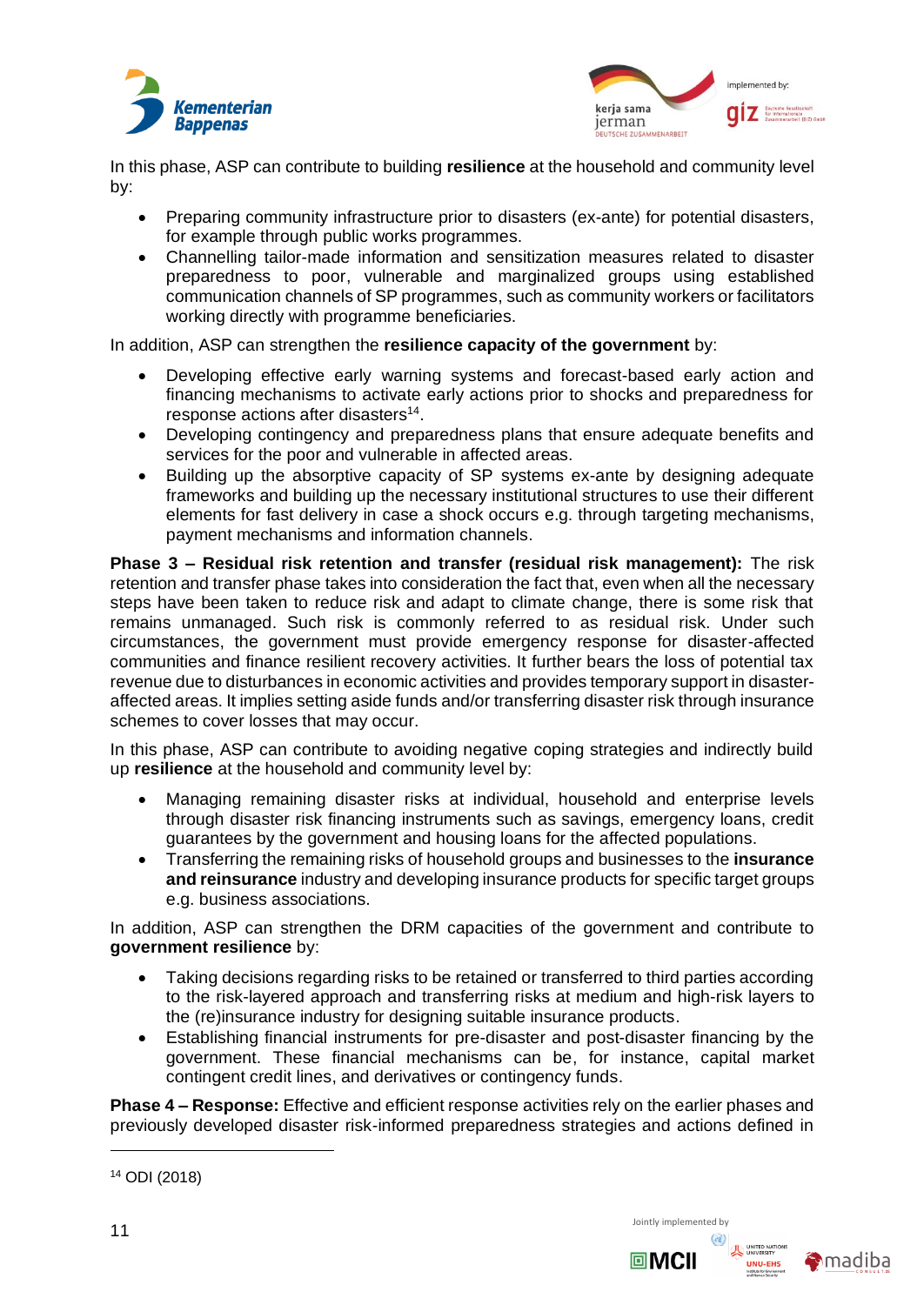



contingency and preparedness plans. This includes the development of the response capacities of all actors including e.g. individuals, communities, civil society organizations, the private sector, and government agencies.

In this phase, ASP can help ensure quick access to financial resources for relief activities and contribute to building up **resilience** at the household and community level by:

• Using existing schemes such as social assistance through **cash transfer schemes**  including provision of food and assets to individuals and households during and/or after a disaster in a timely manner.

ASP can strengthen the financial capacities of the government by:

• Using DRFI mechanisms designed and established prior to disasters through dedicated financing arrangements for response activities based on quick disbursement of financial resources e.g. through the Disaster Pooling Fund.

**Phase 5 – Recovery and reconstruction:** Recovery supports the efforts of the people and their government to further strengthen their own resilience. Recovery programming should be realistic, appropriate and time-bound while ultimately contributing to longer-term development. *Build Back Better (BBB)*, for instance, is an essential concept of resilient recovery that aims to reduce vulnerability and improve living conditions while promoting more effective and sustainable reconstruction.

In this phase, ASP can contribute to building **resilience at** the household and community level by:

- Restoring the incomes of individuals, households and small enterprises in the aftermath of shocks, promoting disaster prevention mechanisms, and making them more resilient to future shocks by providing thereby training, productive assets and inputs to cash transfer beneficiaries.
- Rebuilding or retro-fitting resilient infrastructure and community assets through **public works programmes** while applying the BBB concept.

In addition, ASP can strengthen resilience capacity of **governments** by:

- Supporting long-term sustainable and climate-adaptive policies for promoting the livelihoods of poor and vulnerable persons, implementing activities according to the NDC and other national action plans.
- (Re-)assessing delivery systems for pre- and post-disaster mechanisms, in particular SP programmes and DRFI instruments. This includes coordination between government agencies across national level entities and down to local level and with other relevant stakeholders e.g. private sector, civil society, communities, and international development organizations.

 $12$  Jointly implemented by



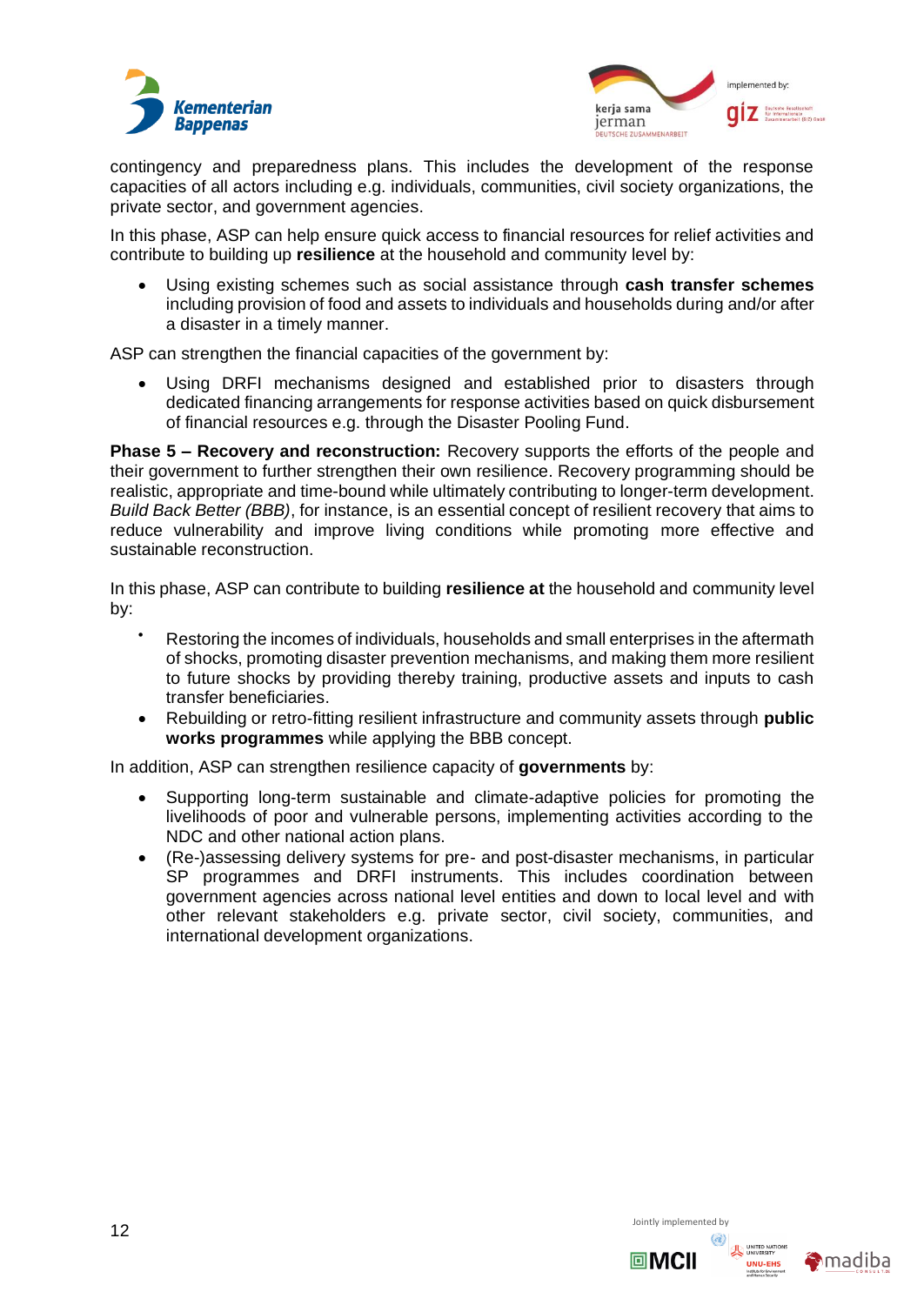



#### Below are two examples of international good practices. **Philippines' Listahanan & Pantawid Pamilyang Pilipino Program<sup>15</sup>**

Vulnerability to recurring natural hazard-induced disasters (particularly typhoons, floods, droughts and storm surges) and the effects of climate change are high and increasing in the Philippines. Eight out of the ten most exposed cities in the world to natural hazard-induced disasters are in the Philippines. Typhoon Haiyan in 2013 was the country's biggest environmental shock in its history, affecting over 16 million people and causing over 6,000 deaths.

In response to the risk posed by recurrent natural hazards, the Government of the Philippines has implemented several measures that facilitate an integrated, multi-sectoral approach to risk management and shock response. The Department for Social Welfare and Development (DSWD) is the lead ministry responsible for both social protection and disaster risk management. Approximately 5% of the national budget is allocated to DRM, of which 70% is for preparedness and mitigation, and 30% is for response. The government has mandated all agencies to utilize the national social registry known as Listahanan for their programming, which as of 2016 included the data of 75 to 80% of households nationwide. The flagship national social assistance programme, Pantawid Pamilyang Pilipino Programme (4Ps), which provides conditional cash transfers to support poor children, reaches 4.4 million of the country's estimated 20.2 million households, including a high proportion of poor households, particularly in disaster-prone areas.

The Government has taken a series of measures to integrate sectors to improve risk management. By combining information from the social registry with hazard data and maps from the early warning system, the government was able to identify and locate poor and vulnerable households likely to be exposed to and unable to cope with natural hazards. The DSWD also passed a resolution waiving the conditionality of the Pantawid programme for three months in affected areas if a "state of calamity" was declared. Therefore, when Typhoon Haiyan hit, Pantawid transfers automatically switched to becoming unconditional, and enabled World Food Programme (WFP) and United Nations Children's Fund (UNICEF) to deliver additional emergency cash through Pantawid to regular beneficiaries (a vertical top up), while WFP also implemented parallel cash assistance through International nongovernmental organisations to reach non-Pantawid beneficiary households affected by the disaster (alignment). The Pantawid programme proved to be a cost-efficient way of reaching disaster-affected households. Given its adaptive design and high coverage in affected areas, the Pantawid programme is proving effective at addressing regular, seasonal and unanticipated needs and building longer-term resilience of households to the effects of climate change and extreme weather-related events.

## **The Rural Resilience Initiative (R4) in six countries<sup>16</sup>**

R4 is run by WFP in collaboration with the Governments, the private sector and technical partners in six countries – Malawi, Ethiopia, Senegal, Zambia, Kenya and Zimbabwe. It aims to provide an interconnected package of social protection-style interventions to households to build resilience: **climate-smart asset creation** and n**atural resource management linked to conditional cash and food transfers, index-based insurance, and Village Savings and Loans (VSL) schemes**. Interventions are designed to be interlinked and complementary. For instance, beneficiaries can contribute additional labour on assets to "pay" for their insurance premium, which is initially subsidized by WFP and gradually transferred over to the beneficiary once their household income rises. Insurance is provided through a satellite-based rainfall index that automatically pays out in the event of a drought. Meanwhile VSL groups are used to build up household income to invest in assets, insurance and unlock credit. Since 2011, across the six R4 countries, over USD 2.4 million has been made in insurance pay-outs as compensation for weather-related losses, and 45% of R4 participants contributed a portion of their own cash to pay for insurance premiums, totalling USD 128,000. In





<sup>15</sup> Smith et al (2017)

<sup>16</sup> WFP and Oxfam (2019)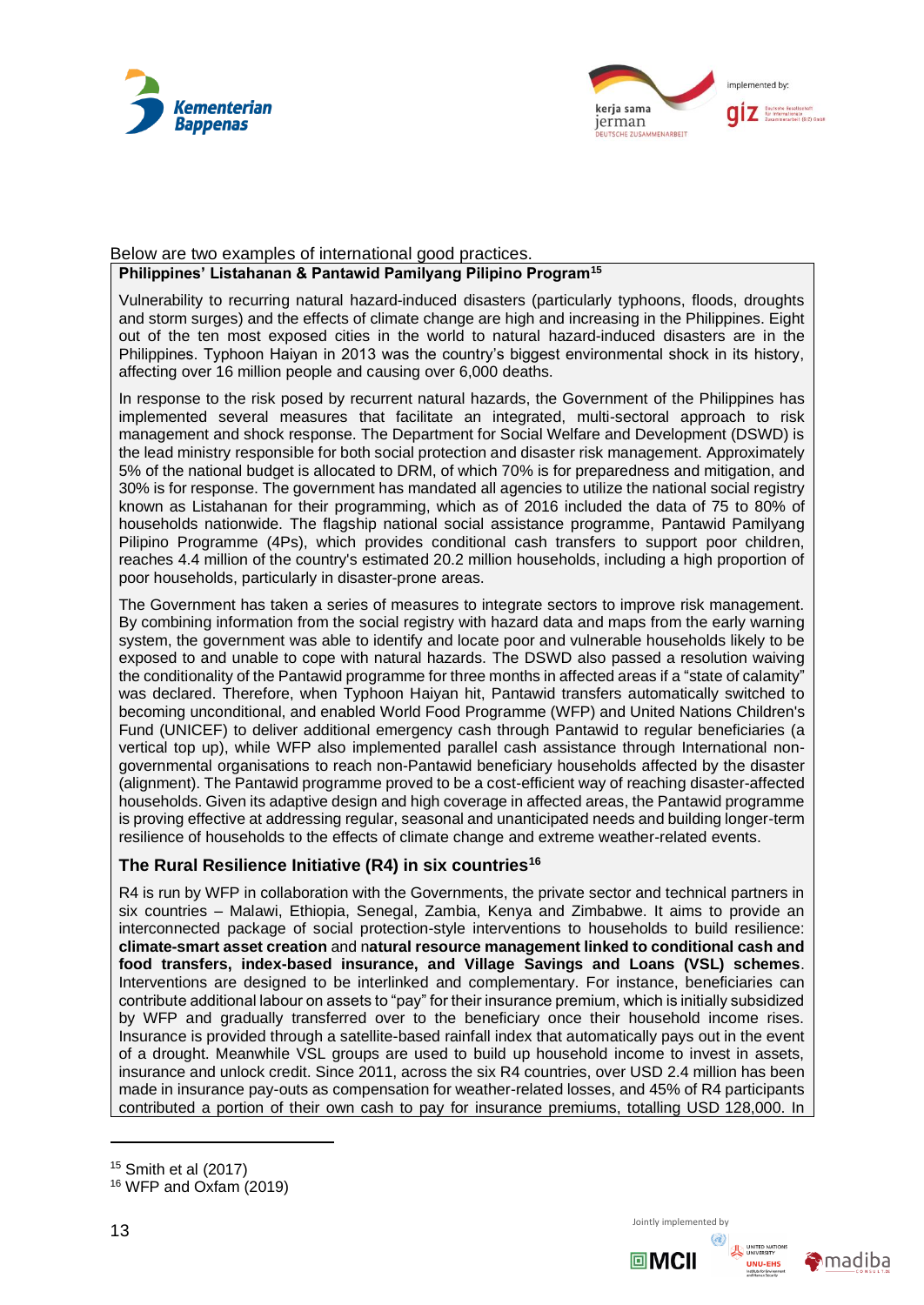



Malawi, the R4 programme now forms part of a wider push towards shock-responsive social protection led by the Government under its National Social Protection Policy (NSSP II), including the trial of scalable cash transfer programmes and links to an integrated social registry.

## <span id="page-14-0"></span>**5. Developing a comprehensive ASP approach along four Building Blocks**

Based on international learning and good practice, Indonesia's ASP Roadmap will be structured around the following four "**building blocks**" which highlight the priority intervention areas to develop an integrated ASP systems and programmes.

## <span id="page-14-1"></span>**5.1 Building Block 1: Institutional arrangements**

This building block foresees that capacities and resources for coordination and implementation within Government and other ASP actors at national and decentralized levels will be effective and well managed. The Government will own the ASP agenda, exercising good leadership and accountability while creating an enabling environment for ASP.

ASP requires that SP, DRM and CCA actors come together, making effective collaboration and coordination a basic principle of ASP. Roles and responsibilities should be clarified under a common vision for ASP, with cross-cutting, regular and inclusive participation and decision making of all three sectors institutionalized horizontally across sector ministries and external partners as well as vertically at national and sub-national levels. ASP implementation in a transparent and accountable manner requires the government to identify and adopt ASP priorities and objectives in national and sectoral policies, strategies, programmes, and measures. Following an integrated ASP approach will involve a review of sector laws and policies and re-designing ASP-enabling laws and regulations at all government levels, where needed.

## <span id="page-14-2"></span>**5.2 Building Block 2: Data and information**

The aim of this building block is to ensure that ASP programmes are designed and implemented in an evidence-based manner using integrated information management systems and the results of ASP-relevant risk and vulnerability analyses.

For robust ASP programme design and implementation, data need to be analysed and improved in terms of quantity and quality. Hazard, exposure and vulnerability assessments (HEVAs) will enable the government to identify, quantify, and prioritize risks and vulnerabilities induced by natural and climate-related hazards in specific geographic areas. This includes integrating poverty data with disaster risk and vulnerability, preferably to be added in expanded social registries for quickly identifying households vulnerable to shocks. One of the most important links between ASP systems and programming at national level are updated integrated Management Information Systems (MIS) and data sharing platforms that include, for instance, information from early warning systems, climate change data, and post-disaster assessments for effectively taking pre-disaster decisions by all relevant ASP stakeholders. This building block considers the design of a monitoring and evaluation (M&E) system to measure the effects of ASP ideally in terms of process and impact.

## <span id="page-14-3"></span>**5.3 Building Block 3: Programmes and their delivery systems**

This building block looks at how integrated programmes and measures in all key sectors can provide sufficient and equitable support to those most in need of assistance before, during and after shocks occur.



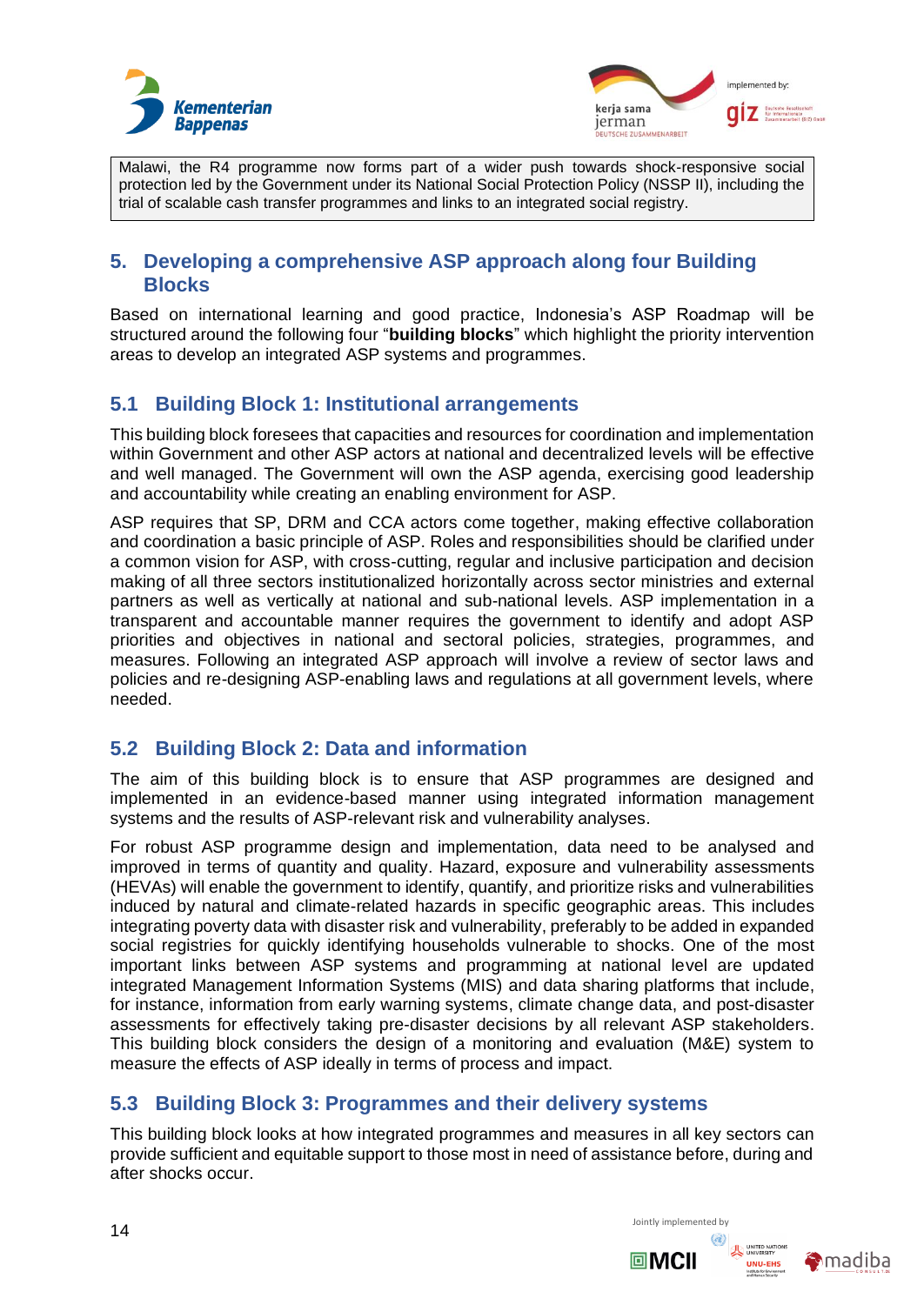



It relates to a wide range of programmatic design and delivery considerations. Options should include, integrate and link instruments of all three sectors in a way that ensures scalability and flexibility to adapt to changing conditions and identification of measures to finance them. The final selection of instruments should be based on a gaps analysis that compare the hazards and vulnerabilities faced by the population, government priorities, and evidence showing which combination of mechanisms can achieve the highest impact with limited financial resources in the target regions. Such an ASP mix of instruments considers existing programmes in a way that complements identified or newly developed mechanisms while reinforcing their coherence. In the context of ASP, it is necessary to review targeting systems for reaching the poor and vulnerable, particularly in disaster-prone areas, as poverty-targeting alone is not always an adequate response to hazardous events. Integrated vulnerability mapping helps the government to anticipate disasters and provide support quickly after they occur. It also helps to take the gender perspective into account and mainstream a broad-based inclusive approach. Groups that are socially excluded through discrimination tend to have limited access to SP, DRM and CCA measures and are often disproportionately impacted by natural and climate-related disasters. Hence, ASP also means strengthening existing delivery systems. Especially after disasters, ASP measures should reach affected populations and regions effectively and efficiently through a wide range of instruments. The delivery capacity of each programme should be carefully assessed in the design phase, as there can be significant differences across programmes and geographic areas.

## <span id="page-15-0"></span>**5.4 Building Block 4: Adaptive Financing**

This building block identifies and mobilises sustainable disaster risk financing and insurance options that meet the needs of public and private ASP stakeholders before, during and after hazards occur.

It addresses the financing needs of national and sub-national governments, private households, and private enterprises (both formal and informal) taking disaster-related risk factors into account. At the government level, fiscal risks due to hydro-meteorological hazards, including extreme weather events and climate change impact can threaten the viability of policies and programmes for social protection and other key sectors. To meet the challenge of disaster-related financing gaps, national and local governments should optimize their mix of available financial instruments for sustainable revenue mobilization and expenditure management. In the face of serious fiscal constraints, governments can strengthen traditional approaches (tax reform, programme budgeting, disaster insurance etc.) but also adopt new and innovative approaches, such as Catastrophe Bonds, Social Impact Bonds, and Disaster Pooling Funds, promoting thereby impact investment and joint ventures with private investors to strengthen the resiliency of the government's resource base. Adaptive financing for private households and the private sector involves first and foremost enhanced financial inclusion. Households and small businesses should have easy and effective access to cash and savings accounts, lending services and insurance schemes adapted to their needs before, during and after disasters. New technologies can play a key role in this area. Adaptive financing also considers the human and technical capacities required to adapt financial systems to the ASP approach. Public and private investment decisions should be based on reliable data and robust analyses of expected costs and benefits, while also taking societal goals such as poverty alleviation and the reduction of inequalities into account.

The above-mentioned building blocks cut across all three key ASP sectors. Care will be taken to ensure that they are mutually reinforcing while minimizing duplication of efforts. Each building block will address cross-cutting issues, including gender equality and inclusion (leaving no one behind), within its specific sphere of intervention. Within each building block, specific needs in the areas of monitoring, evaluation and reporting will be identified. To the





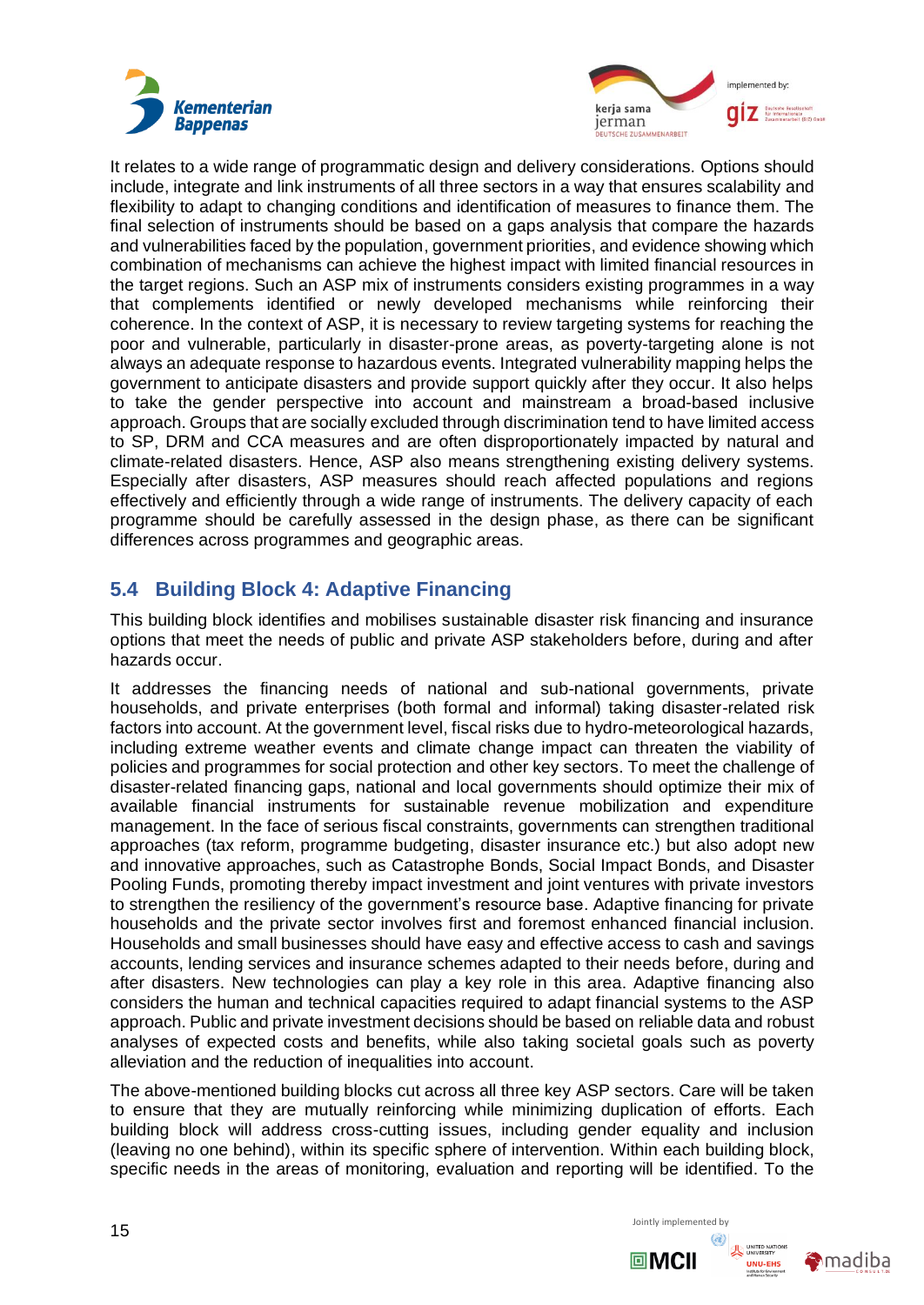



greatest extent possible, M&E and reporting functions will be integrated into a consolidated ASP coordination and communication system, ensuring thereby high standards of transparency and accountability.

 $16$  Jointly implemented by





UNITED NATIONS<br>UNIVERSITY<br>**UNU-EHS**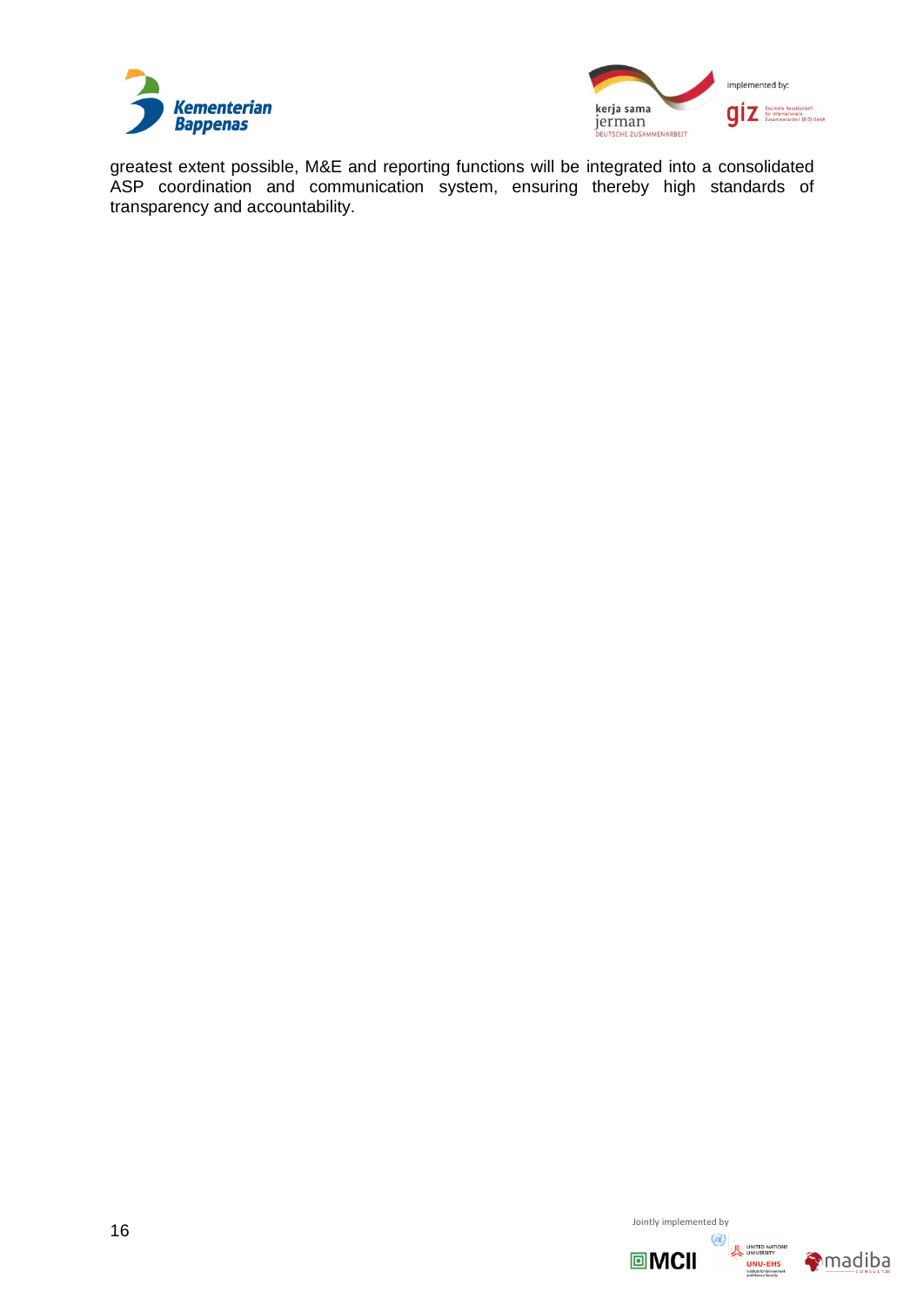



## **Annexes**

## <span id="page-17-0"></span>**Annex 1 Key features of SP, DRM and CCA**

|                                                                 | <b>Social protection</b>                                                                                                                                                                                                                   | <b>Disaster Risk</b><br><b>Management</b>                                                      | <b>Climate Change</b><br><b>Adaptation</b>                                                                     |
|-----------------------------------------------------------------|--------------------------------------------------------------------------------------------------------------------------------------------------------------------------------------------------------------------------------------------|------------------------------------------------------------------------------------------------|----------------------------------------------------------------------------------------------------------------|
| <b>Key goal</b>                                                 | Preventing and protecting<br>all people against poverty,<br>vulnerability, and social<br>exclusion throughout their<br>lifecycles                                                                                                          | Prevent new disaster<br>risks, reduce existing<br>disaster risks, and<br>manage residual risks | Enhancing adaptive<br>capacity, strengthening<br>resilience and reducing<br>vulnerability to climate<br>change |
| Core<br>disciplinary<br>grounding                               | Development and welfare<br>economics                                                                                                                                                                                                       | Physical and<br>(increasingly) social<br>sciences                                              | Social development and<br>physical/climate sciences                                                            |
| <b>Dominant</b><br>focus                                        | Implementation of<br>measures to manage<br>risks across the life cycle                                                                                                                                                                     | Prevention and<br>management of risk of<br>disasters                                           | Enabling processes of<br>climate change adaptation                                                             |
| <b>Main shocks</b><br>& stresses<br>addressed                   | Multiple (e.g. sickness,<br>accidents, unemployment,<br>old age, poverty, food<br>insecurity)                                                                                                                                              | Natural hazard-induced<br>disaster, including such<br>related to climate change<br>impacts     | climate-related                                                                                                |
| <b>International</b><br>coordination<br>& key global<br>agendas | Social Protection<br><b>Interagency Coordination</b><br>Board (SPIAC-B), ILO<br><b>Social Protection Floors</b><br>(SPF), Universal Social<br>Protection (USP) 2030,<br>Sustainable Development<br><b>Goals (particularly Goal</b><br>1.3) | <b>UNDRR, Sendai</b><br><b>Framework for Disaster</b><br><b>Risk Reduction</b>                 | <b>UNFCCC, Nairobi Work</b><br>Programme, Paris<br>Agreement                                                   |

Source: Own compilation.

 $17$  Jointly implemented by





UNITED NATIONS<br>
UNU-EHS<br>
Hastade for Environment<br>
and Haman Security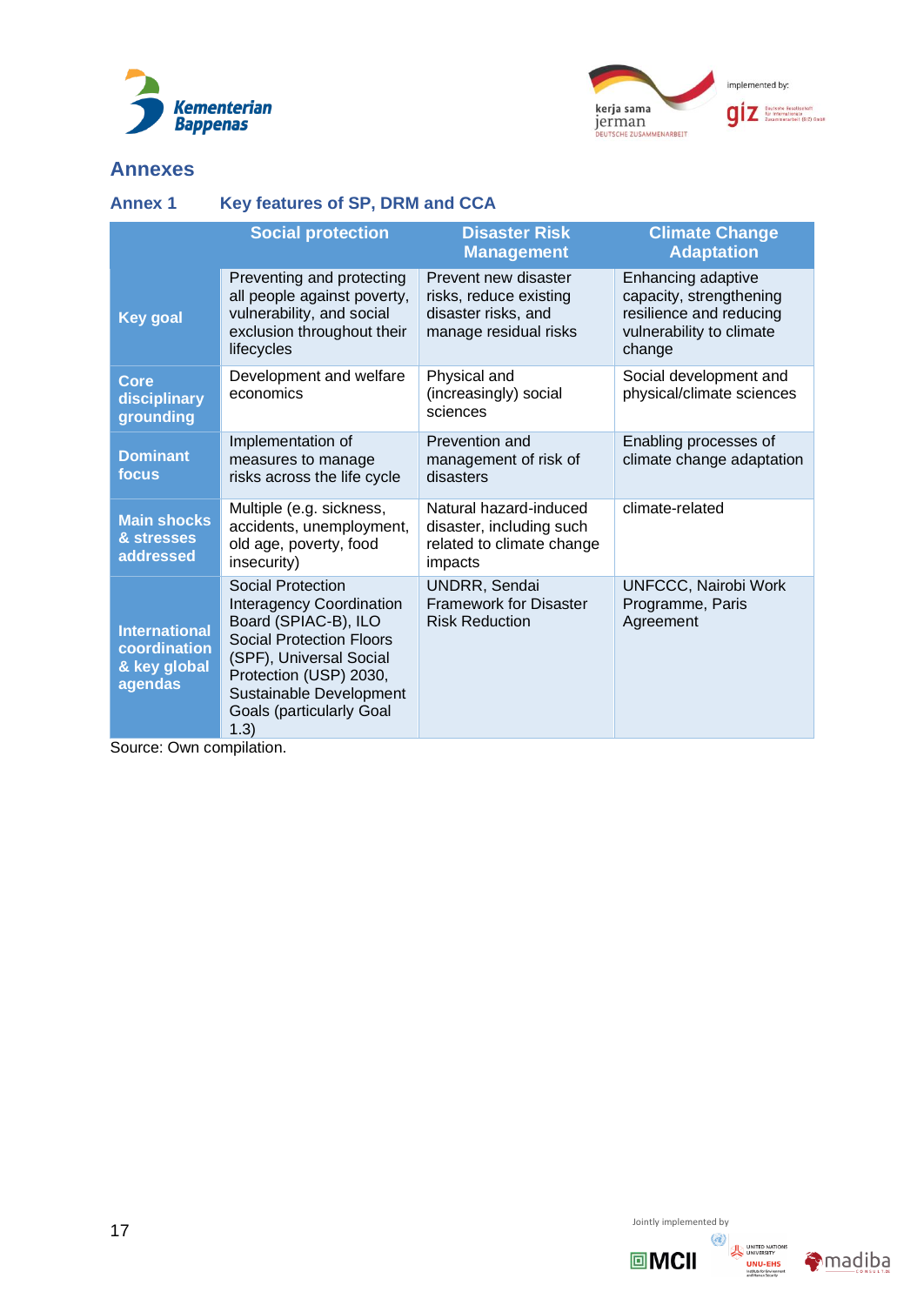



## <span id="page-18-0"></span>**Annex 2 Description of sectoral and cross-cutting programmes and measures**

A range of programmes and measures can be utilized through an ASP approach to help manage risks and enhance the well-being of those exposed and vulnerable to shocks induced by natural hazards. These instruments are part of the respective policies and strategies (e.g. National Action Plan for Adaptation, RAN API). To provide an **exemplary overview of the range of these programmes and measures**, selected ones are listed and described below. Partly, these programmes and mechanisms already cover aspects of more than one of the ASP sectors, in the table they are listed according to their origin.

| Programme type                                                                                  | Selected examples from Indonesia                                                                                                                                                                                                |  |  |  |  |
|-------------------------------------------------------------------------------------------------|---------------------------------------------------------------------------------------------------------------------------------------------------------------------------------------------------------------------------------|--|--|--|--|
| <b>Social Protection</b>                                                                        |                                                                                                                                                                                                                                 |  |  |  |  |
| Social Assistance                                                                               | Family Hope Programme/Program Keluarga<br>Harapan (PKH); food assistance<br>programme/Bantuan Pangan Non Tunai<br>(BPNT); Unified Data Base (UDB); multi-<br>purpose emergency cash transfer<br>programme/Jaminan Hidup (JADUP) |  |  |  |  |
| Cash+ programmes                                                                                | <b>Cooperative Business Groups</b><br>Programme/Kelompok Usaha Bersama (KUBE)                                                                                                                                                   |  |  |  |  |
| Public works programmes                                                                         | <b>Village Funds</b>                                                                                                                                                                                                            |  |  |  |  |
| Single & social registries, and Management<br><b>Information Systems</b>                        | UDB; Social Welfare Information System (SIKS-<br>NG)                                                                                                                                                                            |  |  |  |  |
|                                                                                                 | <b>Disaster Risk Management</b>                                                                                                                                                                                                 |  |  |  |  |
| <b>Early Warning Systems</b>                                                                    | Multi-hazard early warning system (MHEWS)                                                                                                                                                                                       |  |  |  |  |
| Social resilience building                                                                      | Community volunteers for disaster response<br>(TAGANA)                                                                                                                                                                          |  |  |  |  |
|                                                                                                 | Disaster-resilient village/desa tangguh bencana<br>(DESTANA)                                                                                                                                                                    |  |  |  |  |
|                                                                                                 | Disaster resilient family programme/program<br>keluarga Tangguh bencana (KATANA)                                                                                                                                                |  |  |  |  |
| <b>Climate Change Adaptation</b>                                                                |                                                                                                                                                                                                                                 |  |  |  |  |
| Community-based Adaptation                                                                      | Climate Village Programme (ProKlim),<br>Agriculture Insurance, Climate Health Village,<br>oil/diesel subsidies for farmers/fishers                                                                                              |  |  |  |  |
| <b>Disaster Risk Financing and Insurance</b>                                                    |                                                                                                                                                                                                                                 |  |  |  |  |
| <b>Public Financial Management (PFM) provisions</b><br>for disaster-related contingency funding | Contingency budget lines at national and sub-<br>national levels, improved fiscal forecasting,<br>public assets insurance, disaster pooling fund                                                                                |  |  |  |  |
| Sector-specific insurance schemes                                                               | Insurance for paddy farming, cow livestock,<br>capture fishing and small fish cultivation                                                                                                                                       |  |  |  |  |
| <b>Cross-cutting</b>                                                                            |                                                                                                                                                                                                                                 |  |  |  |  |
| SP information systems and links with other<br>information systems used by DRM & CCA            | Satu Data                                                                                                                                                                                                                       |  |  |  |  |
| Gender issues                                                                                   | In 2018 Indonesia completed the Public<br>Expenditure and Financial Accountability (PEFA)<br>Supplementary Framework for Gender                                                                                                 |  |  |  |  |



 $\Box$ MCII

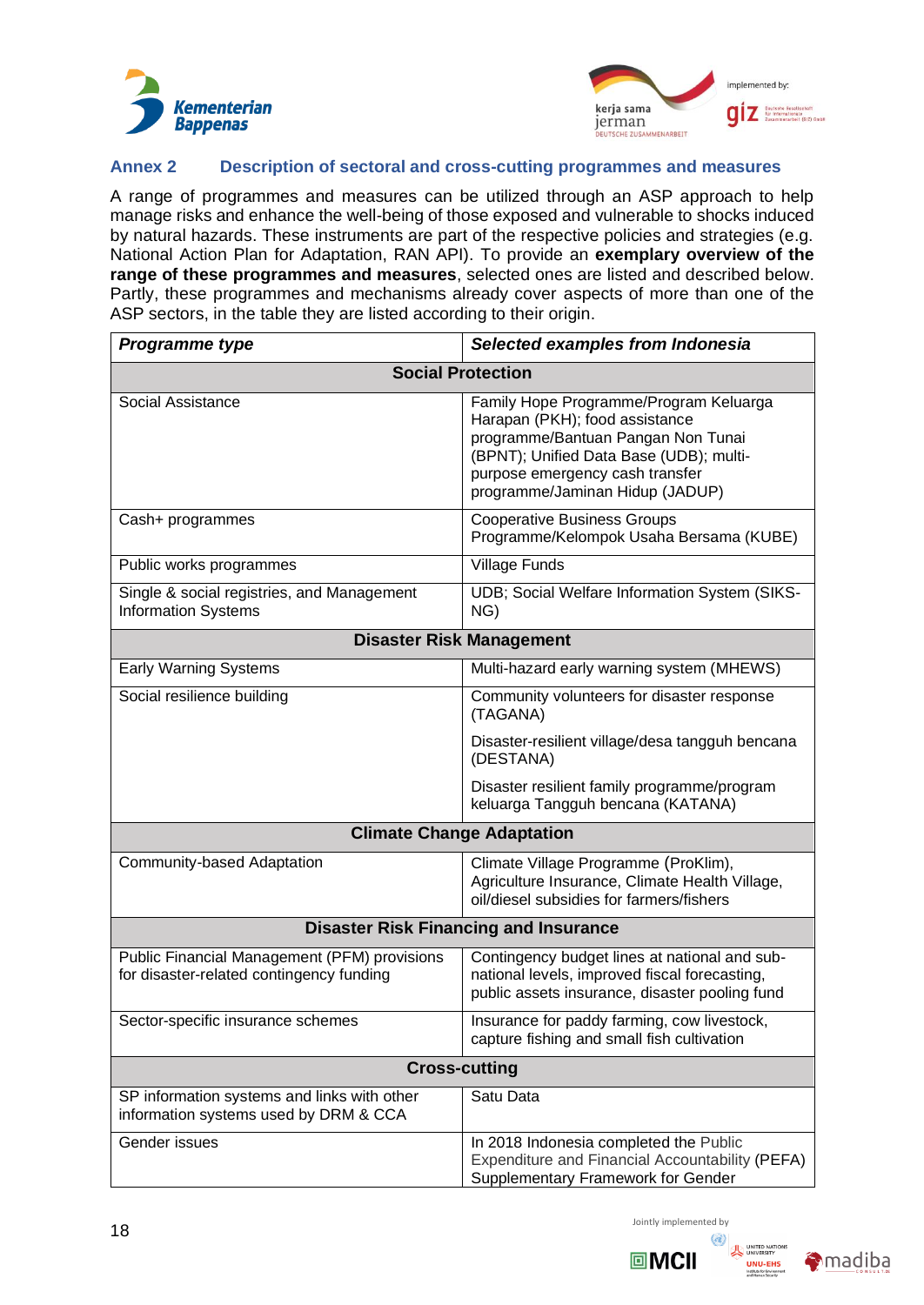



|                                               | Responsive Budgeting (GRB). Other laws and<br>regulations see cross-cutting issues below. |
|-----------------------------------------------|-------------------------------------------------------------------------------------------|
| Inclusion and the principle of Leaving No One | Asistensi Sosial Penyandang Disabilitas Berat                                             |
| Behind (LNOB)                                 | (ASPDB) for persons with disabilities                                                     |

## **Social Protection**

## **Social Assistance**

In the field of **SP**, social assistance – also called social transfers or social safety nets - refers to the provision of regular benefits in the form of cash, in-kind transfers or vouchers often targeted at those individuals and households living under a defined threshold of income or assets. Often cash transfers are conditional, i.e. eligible households only receive the transfers if they comply with certain pre-defined requirements (e.g. regular school attendance of children or regular health check-ups). Such transfers can focus on a specific risk (for example, families with children), or on specific categories of poor, vulnerable and marginalized groups. They are usually funded through taxation<sup>17</sup> or through development partner support.

In the context of **DRM**, cash (also referred to as cash-based transfers) and/or food and voucher transfers are used by governmental, non-governmental or international actors to provide timely life-saving and livelihoods support to a population affected in response to disasters – regardless of their social or economic background. They typically comprise of transfers that should meet some or all of basic needs.<sup>18</sup>

One of the major social transfer programmes in Indonesia is the **Family Hope Programme (Program Keluarga Harapan – PKH)** that provides regular cash transfers to households with children and/or pregnant women, conditional on household members accessing specified health and education services. The programme covers approximately 10 million households and is implemented in all provinces and districts of Indonesia. Another important programme is the **food assistance programme Bantuan Pangan Non Tunai (BPNT)**, which provides electronic food vouchers to 10– 15 million poor families. Both programmes use the **Unified Data Base (UDB)** for targeting and case management**.** Recently, the Government of Indonesia introduced the **multi-purpose emergency cash transfer programme Jaminan Hidup (JADUP**) that aims at disbursing rapid assistance in the form of cash to affected people after a disaster.

## **Cash+ Programmes**

As poverty is broader than a mere deficit in income or consumption, other types of initiatives in addition to cash transfers are often needed. In the past decade, cash+ have been developed and introduced as part of comprehensive anti-poverty programmes, combining social transfers (cash, food or assets) with other inputs and services. These programmes are variously referred to as cash+, cash plus, graduation model programmes, integrated social protection programmes and productive inclusion programmes, the latter if directly linked to objectives related to employment and labour market policies. Their general aim is to sustainably move extremely vulnerable households out of poverty and away from the need for social transfers in the long run by enhancing their livelihoods and productive capacities<sup>19</sup>. Cash+ programmes usually combine cash transfers with the provision of (a) productive assets and inputs for agriculture, livestock, fisheries and aquaculture, forestry and productive uses of other renewable natural resources – either provided in-kind or through the use of vouchers and/or (b) technical training and activities, such as training on sustainable farming and pastoral





<sup>17</sup> Roelen et al (2018)

<sup>18</sup> ibid.

<sup>19</sup> Roelen et al (2017)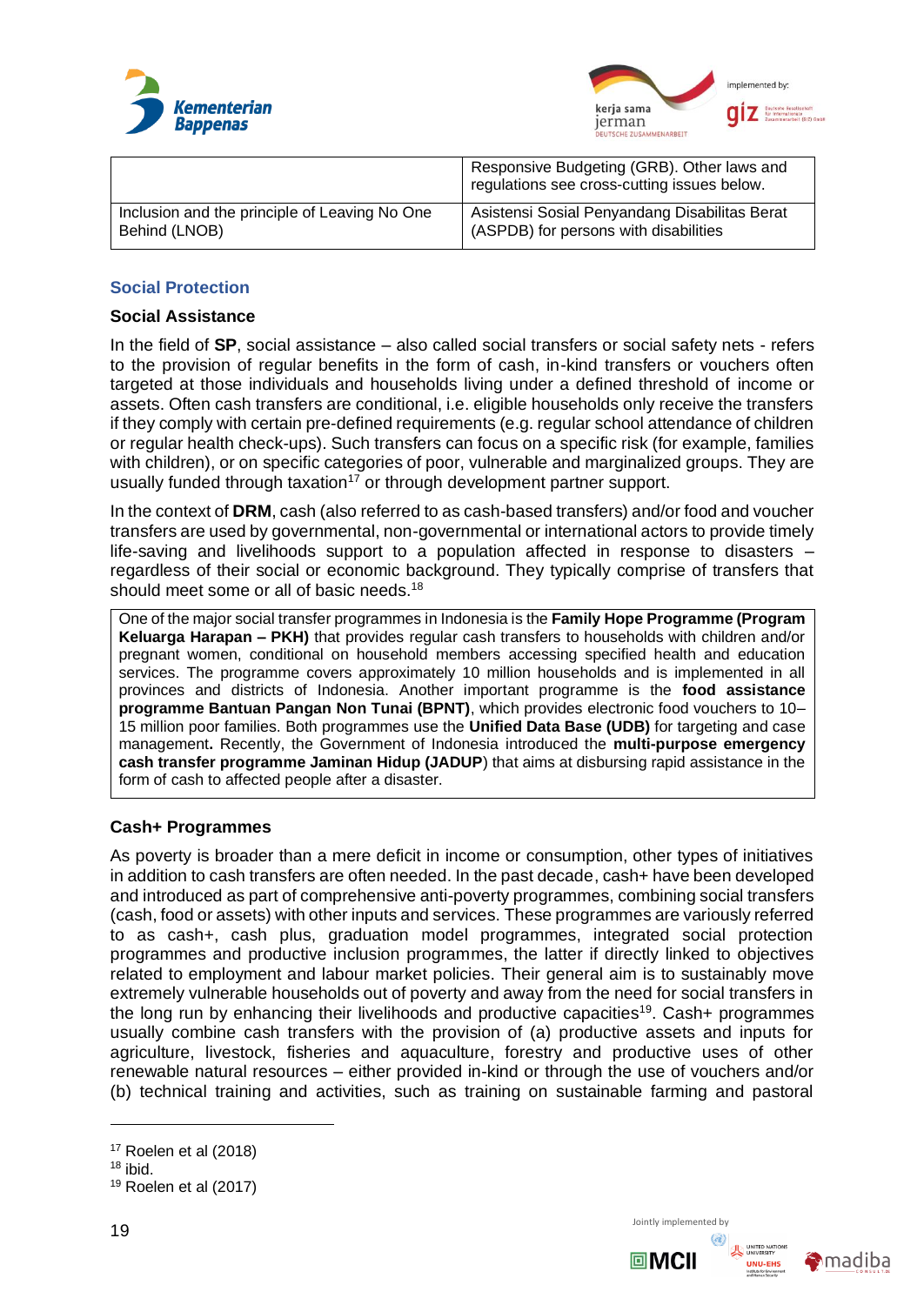



practices, including input use, business skills, agricultural value chain development, access to markets or finance.

Existing Cash+ programmes in Indonesia include the **Cooperative Business Groups Programme (Kelompok Usaha Bersama – KUBE).** It is targeting poor households registered in the UDB, among others those exiting form the cash transfer programme **PKH** and supports them with seed capital to set up sustainable businesses. The business groups are also supported by KUBE facilitators.

## **Public works programmes (Cash and Food-for-work, public employment)**

Public works programmes support poor and vulnerable population groups with the capacity to work by providing them with cash- (or in some cases food-) transfers in exchange for labour. In the context of **SP**, these programmes are usually publicly financed with the objective to provide a predictable source of income for poor and vulnerable households and at the same time building up public assets and infrastructure at local level.

In the context of **CCA**, these programmes can be linked to objectives of strengthening the resilience of people and communities, such as constructing resilient infrastructure, environmental conservation or rehabilitation<sup>20</sup>. In the context of DRM, these programmes are usually used on a temporary basis either to prepare community irrigation facilities or afforestation ahead of disasters or in the aftermath of a disaster. Income provision for poor and vulnerable population groups is a subordinated objective.

Indonesia does not implement a national-level public works programme. However, some 90 percent of financing from the **Village Funds** is allocated to small-scale local infrastructure projects (mostly road building), meaning that they have a strong public works rationale. The extent to which they can be classified as social protection programmes varies, however, with some villages placing much more emphasis on employing unemployed individuals (especially youths) than others.

## **Social Insurance**

Social insurance is a type of contributory social protection programme that provides protection against various economic shocks (e.g. loss of income due to sickness, old age, unemployment). It is a form of 'risk transfer', where the risk of a certain shocks is transferred from the individual or institution to a third party (an insurer or reinsurer), in return for the payment of a premium (the amount the individual pays to be covered by an insurance policy). Insurance allows for the 'pooling' of risk, meaning that participants facing similar risks with similar eligibility criteria can group together, enabling them to access more cost-effective insurance solutions than if they entered into such transactions alone. Social insurance contributions are normally shared between employers and workers, sometimes with supplementary contributions from or subsidies by the government.

Indonesia has a range of social insurance programmes designed to cover different demographic groups (such as those under BPJS Health Insurance, including the JKN (social health insurance), the BPJS Employment Schemes, and civil service pensions), though the system as a whole is relatively young, and coverage remains patchy. Discussion around the use of social insurance for ASP in Indonesia is limited, though there are examples of its use to address the effects of natural hazards in other country contexts (e.g. vertical expansion of national insurance schemes in Grenada in response to Hurricane Ivan (in 2004) and Jamaica (Hurricane Dean, in 2007).

 $20$  Ziegler (2016)



回MCII

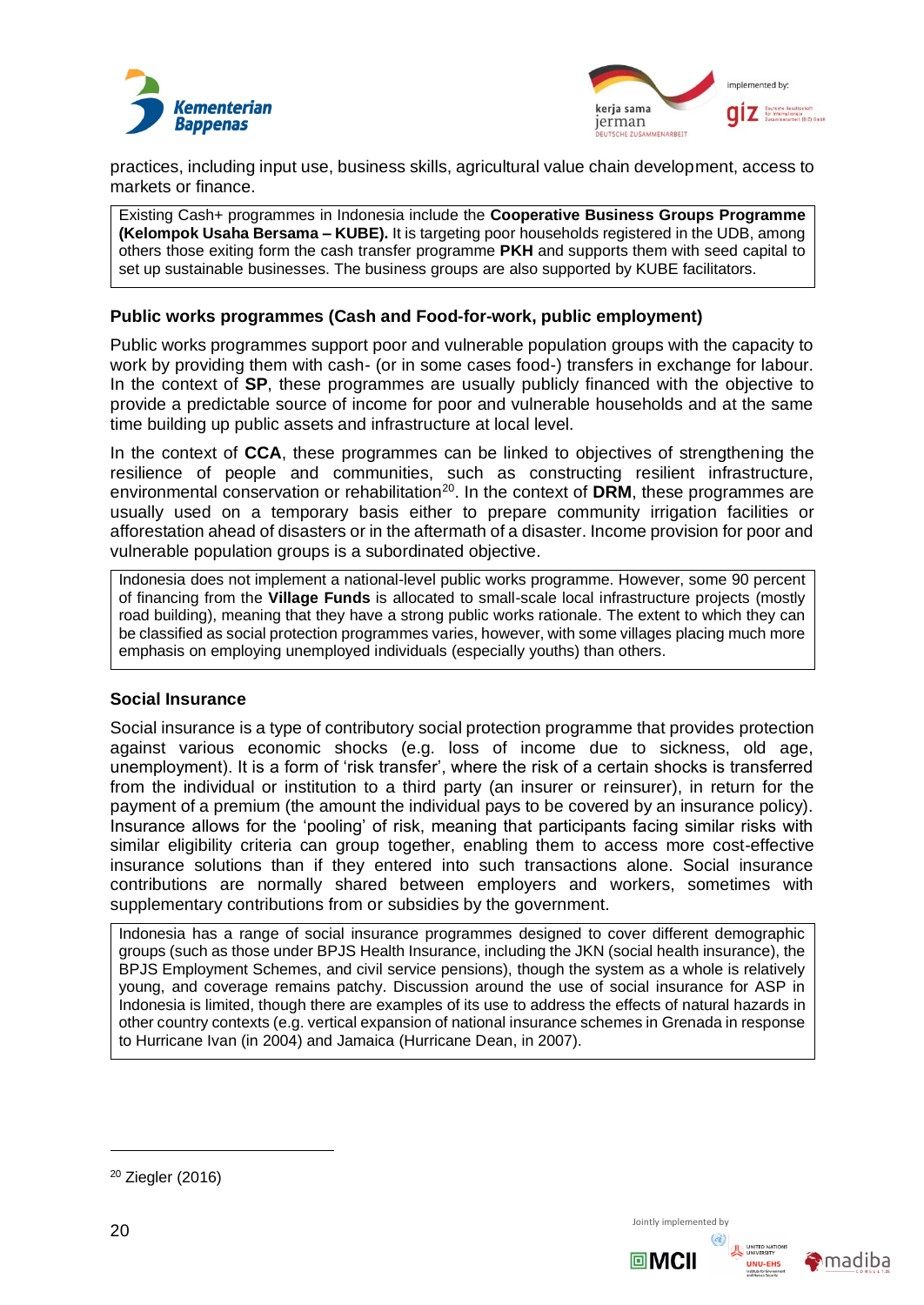



#### **Information systems**

Different programmes have different beneficiary databases and management information systems (MISs) with different categories of information. Databases can either contain data only on beneficiaries (known as a beneficiary registry), or also non-beneficiaries (a social registry). They can either serve one programme, or multiple programmes.

Social registries are databases that capture large amounts of demographic and socioeconomic data on vulnerable households across the country (whether or not they are on a programme already) using one commonly agreed questionnaire. By so doing, they aim to support outreach, intake, registration, needs assessment, potential eligibility for a social programme. If integrated, they are also deigned to help provide an overview of programme coverage and they potentially reduce the costs of parallel information collection processes. Sometimes different databases are linked up to help provide this information (such as social insurance and assistance programmes and external databases such as health, employment, tax and civil registration).

Social registries are increasingly being used to highlight vulnerable households in geographic areas that are prone to disasters. To deliver rapid assistance in anticipation of, or after a shock, registries need to be comprehensive in terms of the types of data collected and population targeted, ideally including information that allows programmes to locate households quickly (e.g. Geographic Information System data, addresses, etc.). This information needs to be updated regularly to reduce targeting errors. Social registries are a key feature in the design of ASP to enable programmes to enable multi-year and seasonal or crisis-based activities to function side-by-side and in a responsive manner.

In Indonesia, the **Unified Data Base (UDB)** provides socioeconomic information of approximately 40 percent of Indonesia's households that are considered as poorest. For household data collection and updating, mass registration rounds were carried out in 2008, 2011 and 2015. The questionnaire used for data collection involves a range of non-monetary variables to compute a weighted welfare index. The UDB is meant to serve as a single source of beneficiary data for all social assistance programmes and can also be used by local governments to identify beneficiaries for local poverty reduction programmes.

From 2017 onwards, it was decided that data in the central UDB should be updated on a continuous basis with the support of local governments (514 districts and around 75,000 villages). This should replace the en-masse registration rounds. The new system currently being developed and tested is called the **Social Welfare Information System – Next Generation (SIKS-NG)**. It aims at enabling dynamic inclusion of eligible households into social protection programmes.

## **Disaster Risk Management**

## **Early Warning Systems**

An Early Warning System helps to predict the occurrence of a given hazard right before it happens at a specific location in order to initiate preventive action to reduce losses and damages. Early warning consists of various systems and processes, ranging from hazard monitoring, forecasting and prediction, to the assessment and communication of the expected risk, to finally initiating and executing preparedness measures<sup>21</sup>. Early warning operates on various time scales, from very short-term, such as tsunami warnings, which may be issued only a few minutes before the event, to medium-term (i.e. one to a few days such as storms warnings) and even longer term, seasonal drought warnings. The number of efforts to develop multi-hazard early warning systems, which cover multiple events, is growing.

<sup>21</sup> UNDRR (2017)



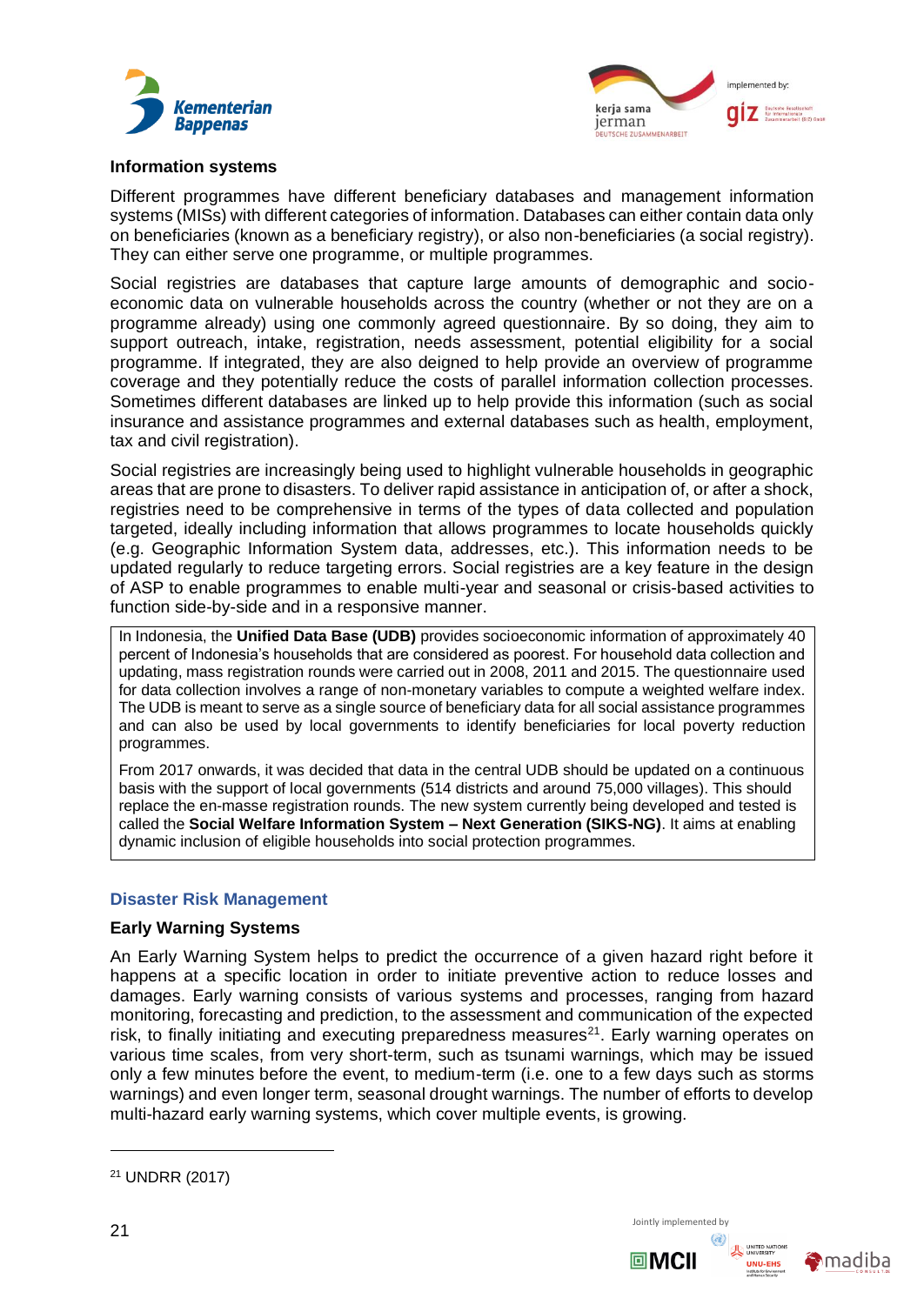



Early warning is supposed to be followed by early action to reduce potential impacts before disaster strikes. In the recent developments, efforts have taken place to strengthen early warning – early action system<sup>22</sup>, as well as applying tools like Forecast-Based Early Action (FbA) to use forecast and early warnings to trigger earlier funding and support, i.e. decision making, triggering and delivering planned actions, for the communities before disaster strikes<sup>23</sup>. Such approach has also been used to link with social protection schemes to reduce livelihood disaster impacts<sup>24</sup>.

After the devastating Indian Ocean Tsunami in 2004, Indonesia began to establish the sophisticated tsunami **early warning system, MHEWS**, hosted by Meteorological, Climatological and Geophysical Agency (BMKG). The MHEWS warning centre receives data from more than 300 sensors across the country in real time through GPS systems, enabling the issue of warnings within 5 minutes<sup>25</sup>. The programme also includes capacity development in different communities to make sure that warnings are translated into action of affected people, businesses and governments. In reality, implementation is still a challenge, among others due to the limited availability of experts and adequate data to support local processes<sup>26</sup>.

Currently, Indonesia has been developing a multi-hazard early warning system that integrates various detection tools and data under coordination of the **National Disaster Management Agency** (BNPB). This effort needs to be accompanied with effort to strengthen early action, from community preparedness to reducing impacts on community assets and livelihoods.

## **Social resilience building & community-based approaches**

Apart from warning and response right before/after disasters, increased attention in DRM is put on strengthening capacities of households and communities to withstand shocks induced by hazards. This so called "resilience building" should serve to prepare potentially affected people and systems, such as infrastructure, to be able to maintain essential functions when a natural hazard hits them. Since different people and systems have very different functions that matter for them, resilience building exists in many ways, from technical infrastructure resilience, to ecological resilience, and social or socio-economic resilience of households.

A key initiative in community-based resilience building is the **Tagana Programme** in response to the design of community-based disaster management systems. It comprises of community-based youth groups for disaster preparedness located in multiple districts and provinces. In recent years it got supported by the Tagana training centre with support of the Ministry of Social Affairs. One reason for pushing the initiative is to improve the quality of social protection for disaster victims, from national to provincial and local levels by involving all relevant actors.

## **Climate Change Adaptation**

#### **Community-based adaptation**

Climate change adaptation processes are often initiated and planned following a top-down approach, meaning that national or even international stakeholder design specific adaptation actions for vulnerable communities affected by climate change. This approach sometimes neglects local circumstances and peoples' needs and priorities. The bottom-up Communitybased Adaptation (CBA) is based on adaptive planning on knowledge and experiences of communities themselves<sup>27</sup>. This helps to ensure that local needs are reflected and that actions



<sup>22</sup> IFRC (2014)

<sup>23</sup> Wilkinson et al (2018); Weingärtner et al (2019); Tanner et al (2019)

<sup>24</sup> Weingärtner et al (2019)

<sup>25</sup> GITEWS (2020)

<sup>26</sup> Lauterjung & Letz (2017)

<sup>27</sup> Reid (2015)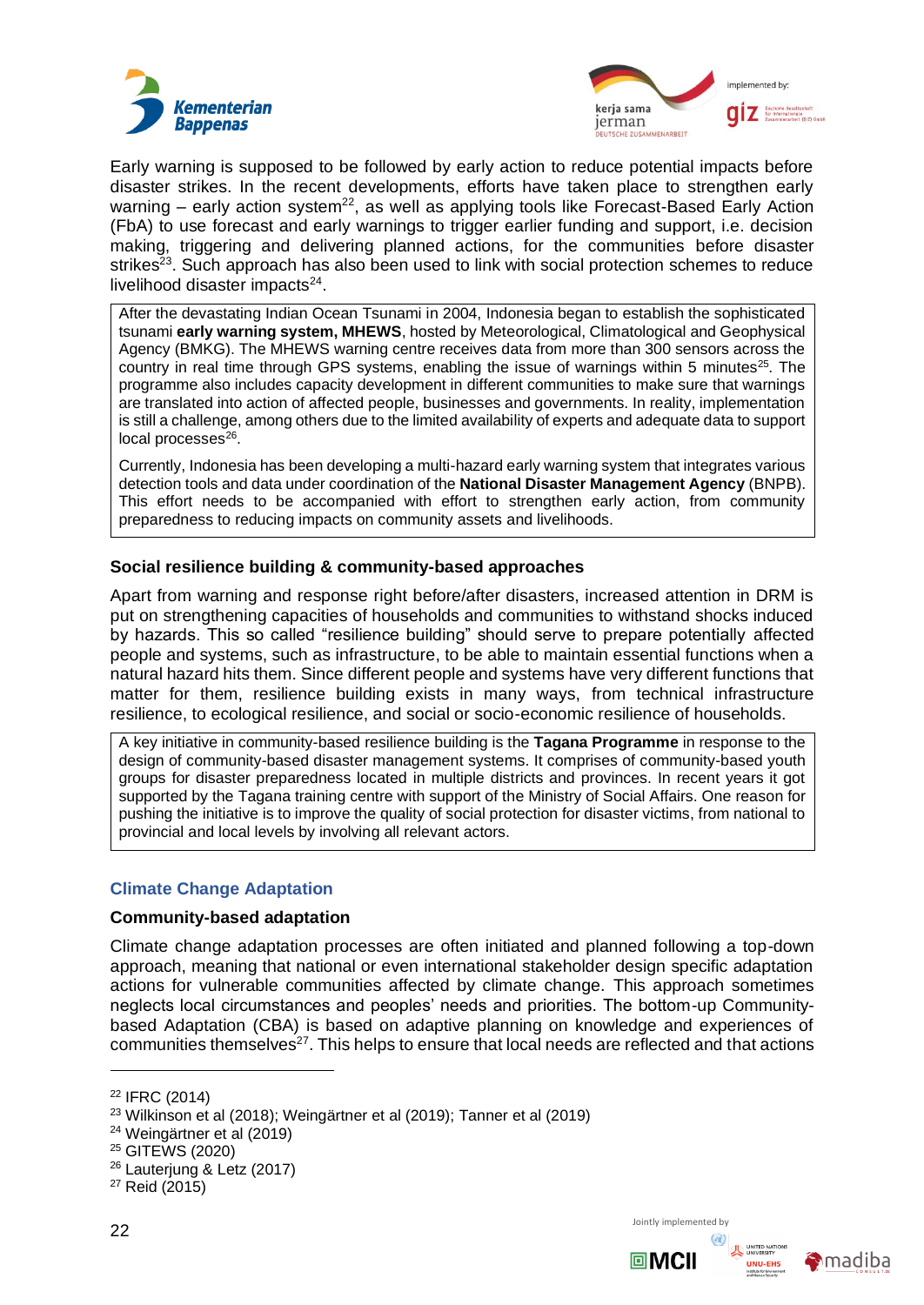



are based on peoples' capacities to execute them themselves, hence empowering them and creating ownership for adaptation within affected communities<sup>28</sup>.

To support village climate adaptation in Indonesia **ProKlim** (the "Kampung Iklim" (Climate village) Programme) was established in 2012, through the Ministry of Environment and Forestry. The key goal of ProKlim is to enhance understanding of climate change and its impacts within the Indonesian society, and thus encourage practical action to strengthen community resilience and promote low carbon emissions lifestyles. ProKlim supports the dissemination of information and best practices on climate change adaptation and mitigation, to improve local adaptive capacities. Registered villages can submit their local projects to the respective regional offices. To sustain the projects, community groups are responsible for local climate actions and to support social, economic and environmental co-benefits, as well as risk mitigation of climate related disasters.

Other programmes that also relate to climate change adaptation, include **Agricultural Insurance** (managed by the Ministry of Agriculture) and the **Climate Health Village** Programme (managed by the Ministry of Health).

## **Disaster Risk Financing and Insurance**

Disaster risk financing and insurance (DRFI) addresses the financing needs of governments, private households, and private enterprises (both formal and informal) under consideration of disaster-related risk factors. At the government level, fiscal risks due to natural and climaterelated hazards can threaten the viability of policies and programmes. To meet the challenge of disaster-related financing gaps, national and local governments should optimize their mix of financial instruments for sustainable revenue mobilization and expenditure management. For instance, hazard-sensitive fiscal forecasting could feed into early warning systems and forecast-based early action systems to avoid bottlenecks in disaster response financing. Financial inclusion is of particular relevance for poor and vulnerable population as well as small entrepreneurs. They should have easy access to cash and savings accounts, lending services and insurance adapted to their needs before, during and after disasters.

**Indonesia's DRFI Strategy** (2018) foresees among other things the use of contingency financing instruments as a complement to the national budget to retain disaster risk with moderate to high levels of loss. Each ministry has a contingency fund that can be allocated within the limits of the ministry's mandate. The BNPB draws heavily on the national contingency budget line to finance its interventions.

Currently, the government is in the process of introducing the **Disaster Pooling Fund (PFB)** as an instrument of risk retention used to respond to financing needs in the event of disasters. Other innovative disaster risk financing instruments are also being considered, such as **Catastrophe Bonds** (aka Cat Bonds) and **Social Impact Bonds**.

**Public assets insurance** has been introduced and adopted by the Ministry of Finance. **Sectorspecific insurance** for private sector actors is still in an early stage of development. Paddy rice insurance began in 2015. Insurance for livestock (cows and buffaloes) was introduced in 2016.

## **Cross-Cutting Issues**



回MCII



<sup>28</sup> Reid et al (2009)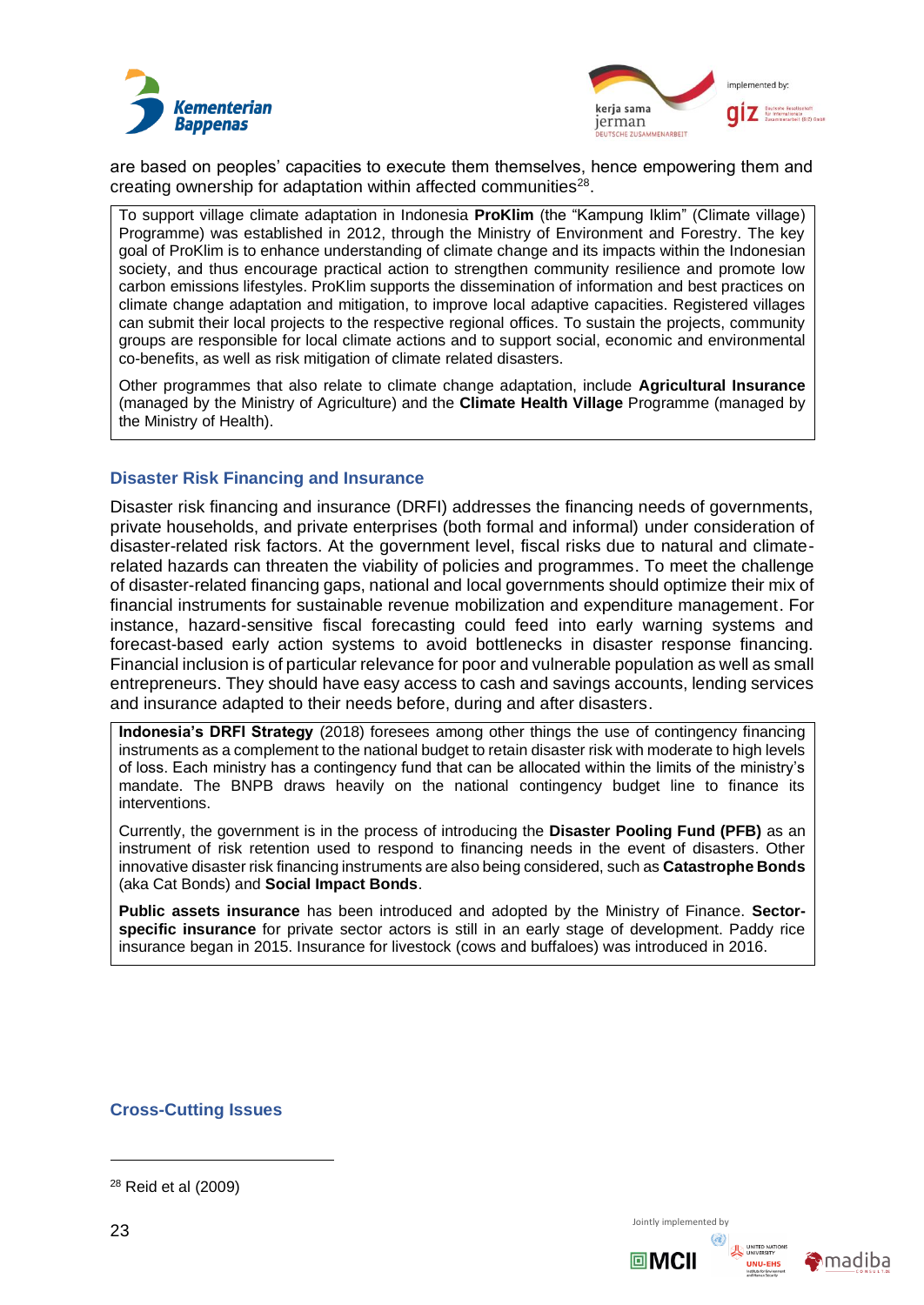



#### **Gender Equality**

Gender inequalities create specific vulnerabilities of men and women to the impact of disasters and climate change. It is mainly women, especially the poor, elderly, ethnic or social minorities, who have limited coping strategies and the highest risk of being affected by disasters<sup>29</sup>.

In Indonesia the impact of disasters caused harder work for women to fulfil their household needs especially water and food which then create another poverty and vulnerability cycle. Damage of food gardens and agricultural assets deprive family of food and women's important source of livelihood<sup>30</sup>.

But there is also a gender-specific impact during response and reconstruction: This is due to less time for development activities than their male counterparts, women's limited access to income, education and decision making during the breakdown of facilities caused by disasters<sup>31</sup>. In addition, women lack information on aid available, including cash-for-work opportunities<sup>32</sup> and Livelihood and skills development failed to address women's specific concerns<sup>33</sup>.

The gender-differentiated impacts of disasters and climate change resulted in the inclusion of women in international agreements to name a few: In 2017, the Conference of the Parties (COP) adopted the first Gender Action Plan (GAP) under the Lima Work Programme (2014) to promote design gender responsive approaches to climate action, among others. The GAP was extended by the new five-year plan during COP25 (2019). Gender-responsive action has also been recognized in disaster risk reduction in the Sendai Framework for Disaster Risk Reduction (2015–2030).

The Indonesia legal framework includes comprehensive general gender laws and regulations as well as those pertaining to disaster management, however, implementation is still a challenge:

The **Presidential Decree Inpres No. 9/2000** (12) on National Gender Mainstreaming Policy guides the National Long-term Development Plan (RPJPN) 2005–2025 which confirms the government's commitment to gender equality with specific laws in place and aligning the National Development Agenda with 17 Sustainable Development Goal (SDG).

The **Ministerial Regulation No. 6/2009** on Norms, Standards, Procedures and Criteria (NSPK) stipulates the collection, analysis of sex and age disaggregated Gender- and Child-Data in all provincial and district policies, programmes and activities.

**Law No 24/2007 on disaster management** stipulates the principle of equality stating that provisions in disaster management cannot differentiate against e.g. gender, religious, ethnic group, or social status background.

**Regulation/Perka BNPB** *No.13/2014 on Gender Mainstreaming in Disaster Management* obligates that disaster management should be implemented based on gender responsivity to ensure the just and humane fulfilment of women's and men's needs in disaster. There are 4 indicators used in mainstreaming the implementation before, during, and after disasters: access, participation, resource and decision-making control and benefits from policies and programs.

**Regulation No. 6/2017 concerning Rehabilitation and Reconstruction After Disaster** aims at an integration with local/national development plans. It is building on e.g. participation, coordination, good governance, build back better concept, and mainstreaming gender, vulnerable group, and people with disabilities.

回MCII



<sup>29</sup> World Bank et al (2011)

<sup>30</sup> CARE (2018)

 $31$  Medan et al (2016)

<sup>32</sup> UNFPA et al (2018)

<sup>33</sup> APEC (2009)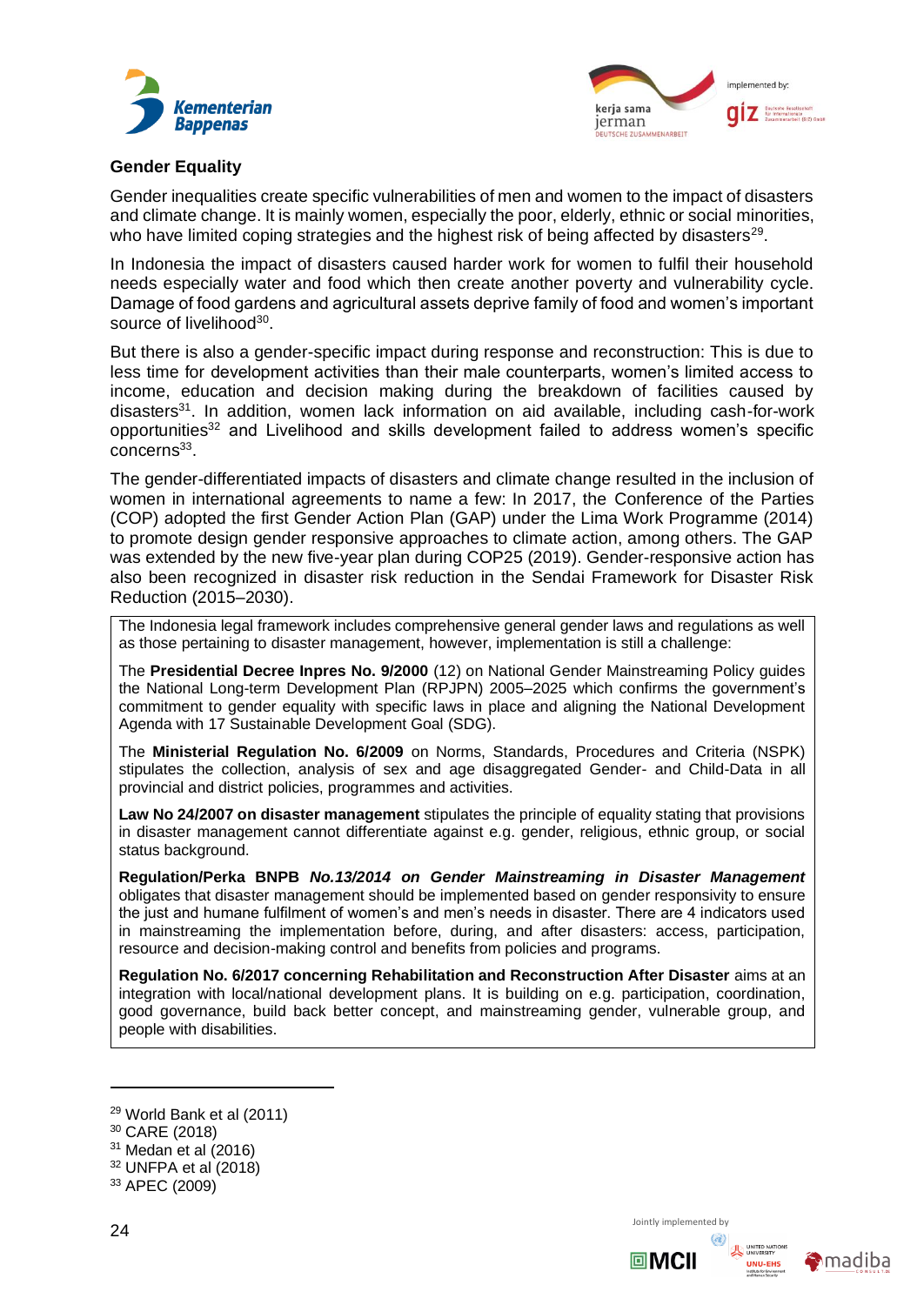



**Regulation of BNPB No. 3/2018** concerning Refugee management in emergency response contains gender equality as one principle in refugee management.

In 2015, the Ministry of Women Empowerment and Child Protection developed the **guidelines** for local governments to integrate gender and women empowerment into climate resilient plan, medium term development plan and annual budgeting.

#### **Inclusion / Leave No One Behind**

Leave No One Behind (LNOB) is one of the basic principles of the implementation of the UN's 2030 Agenda. It articulates the commitment of UN member states to accompany all people on the path to sustainable development and to reach those who are furthest behind. LNOB calls for greater focus on society's poorest and most disadvantaged individuals and groups.

Victims of natural and climate-related disasters are at potentially high risk of being left behind. But exposure to hazards and disasters is only one of many factors that can lead to exclusion from the benefits of sustainable development. Persons living with disabilities, refugees, and members of ethnic minorities, for instance, tend to face greater challenges than other groups when coping with calamities. In such cases we may speak of intersecting factors giving rise to various forms of multiple overlapping deprivation and affecting the risk of being left behind (cf. GIZ 2020, p. 22). Disasters tend to exacerbate existing forms of exclusion and social inequality, leaving poor, vulnerable and marginalised groups at even greater risk of being left behind.

The Overseas Development Institute (ODI 2019) has assessed the readiness of 159 countries to "leave no one behind". The results for Indonesia are mixed: The report confirms the country's LNOB readiness in terms of data (household surveys), while observing only "partial readiness" in terms of policy (resilience and equal access to employment, health and land) and finance (education, health and social protection). The report attests to Indonesia's overall readiness to leave no one behind, buts also suggests that many inclusion and protection gaps remain to be filled.

Numerous laws and regulations have been introduced in Indonesia to address the needs of poor, vulnerable and marginalized groups. Some examples are Law No. 07/2008 concerning Procedure of Basic Needs Provision and Law No. 14/2014 concerning Protection, Participation and Handling of People with Disabilities. Law No. 03/2018 concerns refugee management in emergency response. Numerous social protection schemes aim to mitigate the effects of poverty, vulnerability, and marginalization on specific groups. Nevertheless, many forms of deprivation and exclusion persist.

 $25$  Jointly implemented by



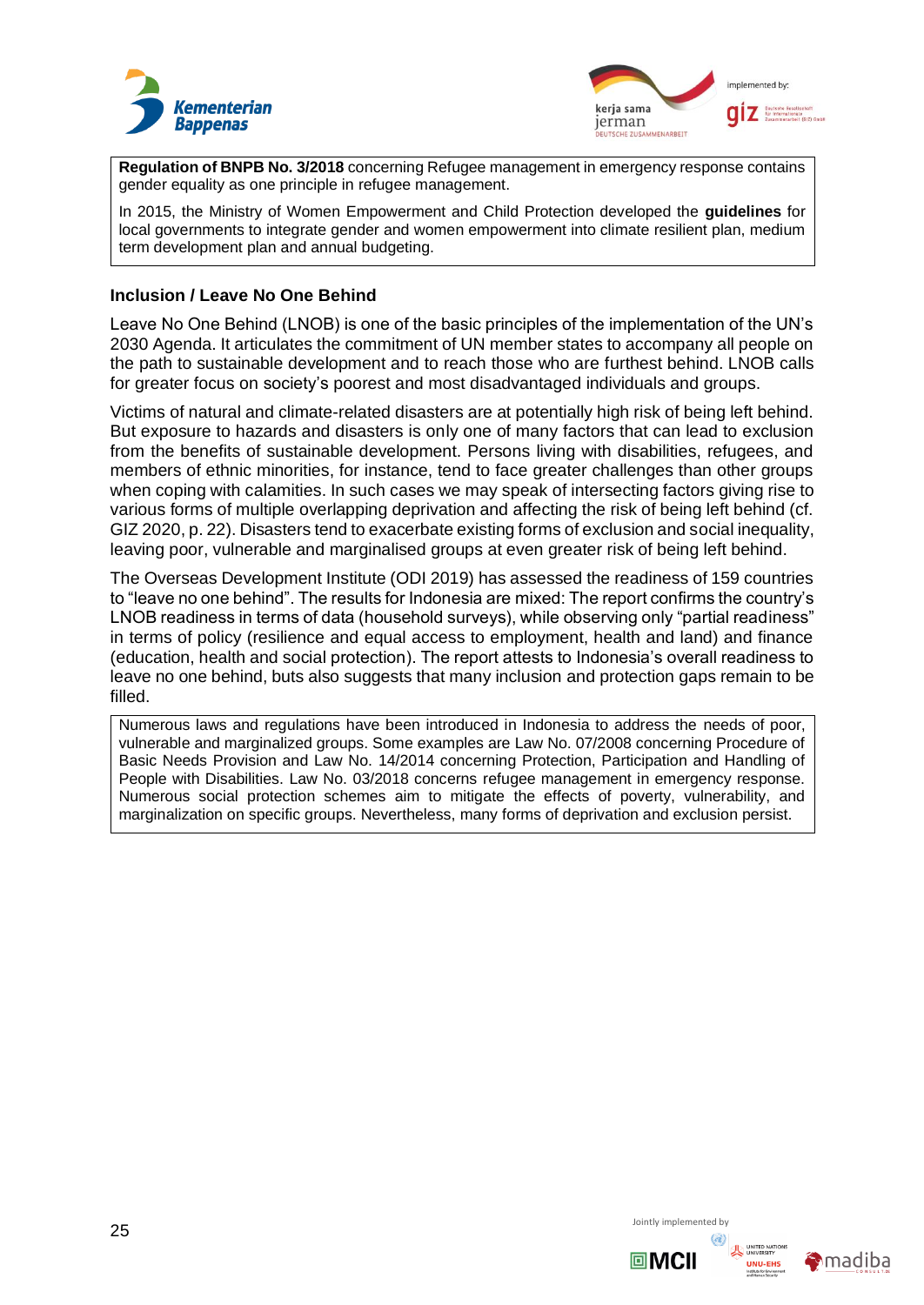



## <span id="page-26-0"></span>**Annex 3 Glossary of Terms**

**Adaptive capacity:** The ability of systems, institutions, humans and other organisms to adjust to potential damage, to take advantage of opportunities, or to respond to consequences. (IPCC 2014)

**Climate Change Adaptation (CCA)** refers to adjustments in ecological, social, or economic systems in response to actual or expected climatic stimuli and their effects or impacts. It refers to changes in processes, practices, and structures to moderate potential damages or to benefit from opportunities associated with climate change. (UNFCCC 2019a)

**Coping capacity:** The ability of people, organizations, and systems, using available skills and resources, to manage adverse conditions, risk or disasters. The capacity to cope requires continuing awareness, resources and good management, both in normal times as well as during disasters or adverse conditions. Coping capacities contribute to the reduction of disaster risks. (UNDRR 2017).

**Disaster Risk Management (DRM)** is the application of disaster risk reduction policies and strategies to prevent new disaster risk, reduce existing disaster risk and manage residual risk, contributing to the strengthening of resilience and reduction of disaster losses. (UNDRR 2017)

**(Disaster) Mitigation:** The lessening or minimizing of the adverse impacts of a hazardous event. The adverse impacts of hazards, in particular natural hazards, often cannot be prevented fully, but their scale or severity can be substantially lessened by various strategies and actions. Mitigation measures include engineering techniques and hazard-resistant construction as well as improved environmental and social policies and public awareness. It should be noted that, in climate change policy, "mitigation" is defined differently, and is the term used for the reduction of greenhouse gas emissions that are the source of climate change. (UNDRR 2017)

**Exposure:** The situation of people, infrastructure, housing, production capacities and other tangible human assets located in hazard-prone areas. Measures of exposure can include the number of people or types of assets in an area. These can be combined with the specific vulnerability and capacity of the exposed elements to any particular hazard to estimate the quantitative risks associated with that hazard in the area of interest. (UNDRR 2017)

**(Disaster) Preparedness:** The knowledge and capacities developed by governments, response and recovery organizations, communities and individuals to effectively anticipate, respond to and recover from the impacts of likely, imminent or current disasters. (UNDRR 2017)

**Life-cycle approach**: The life-cycle approach reflects that individuals face different risks and vulnerabilities at different stages in life, and that social protection can be designed to address these risks at each stage. (GED 2020)

**(Natural) Hazard:** A natural process or phenomenon that may cause loss of life, injury or other health impacts, property damage, social and economic disruption or environmental degradation. Hazards may be single, sequential or combined in their origin and effects. Each hazard is characterized by its location, intensity or magnitude, frequency and probability. (Adjusted after UNDRR 2017)

**(Disaster) Prevention:** Activities and measures to avoid existing and new disaster risks. While certain disaster risks cannot be eliminated, prevention aims at reducing vulnerability and exposure in such contexts where, as a result, the risk of disaster is removed. Examples include dams or embankments that eliminate flood risks, land-use regulations that do not permit any settlement in high-risk zones, seismic engineering designs that ensure the survival and



 $\blacksquare$ MCII

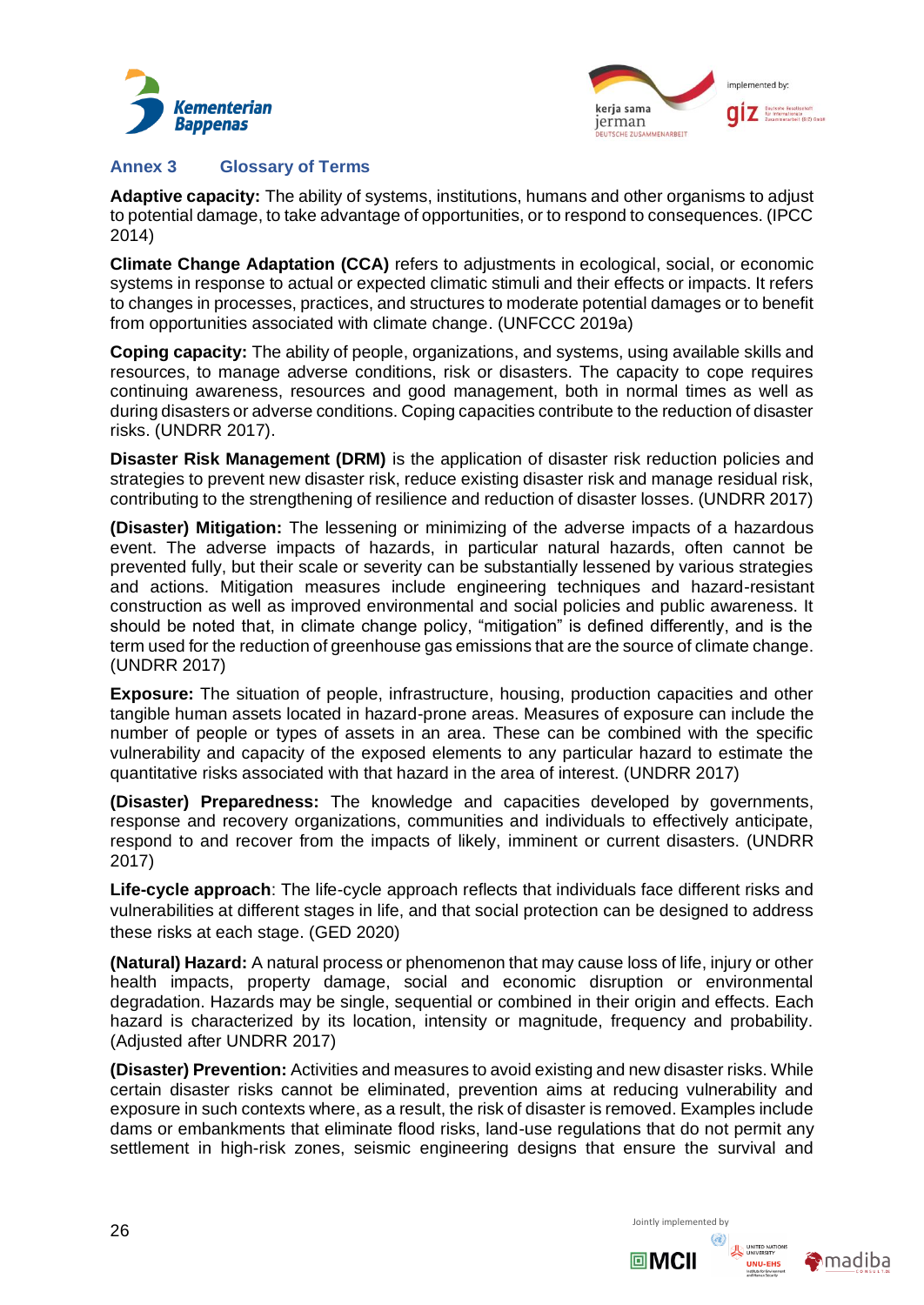



function of a critical building in any likely earthquake and immunization against vaccinepreventable diseases. (UNDRR 2017)

**(Disaster) Reconstruction:** The medium- and long-term rebuilding and sustainable restoration of resilient critical infrastructures, services, housing, facilities and livelihoods required for the full functioning of a community or a society affected by a disaster, aligning with the principles of sustainable development and "build back better", to avoid or reduce future disaster risk. (UNDRR 2017)

**(Disaster) Recovery:** The restoring or improving of livelihoods and health, as well as economic, physical, social, cultural and environmental assets, systems and activities, of a disaster-affected community or society, aligning with the principles of sustainable development and "build back better", to avoid or reduce future disaster risk. (UNDRR 2017)

**Residual risk:** The disaster risk that remains in unmanaged form, even when effective disaster risk reduction measures are in place, and for which emergency response and recovery capacities must be maintained. Annotation: The presence of residual risk implies a continuing need to develop and support effective capacities for emergency services, preparedness, response and recovery, together with socioeconomic policies such as safety nets and risk transfer mechanisms, as part of an integrated approach. (UNDRR 2017)

**Resilience:** The ability of a system, community or society exposed to hazards to resist, absorb, accommodate, adapt to, transform and recover from the effects of a hazard in a timely and efficient manner, including through the preservation and restoration of its essential basic structures and functions through risk management. (UNDRR 2017)

**(Disaster) Response:** Actions taken directly before, during or immediately after a disaster in order to save lives, reduce health impacts, ensure public safety and meet the basic subsistence needs of the people affected. Disaster response is predominantly focused on immediate and short-term needs and is sometimes called disaster relief. (UNDRR 2017)

**(Disaster) Risk:** The potential loss of life, injury, or destroyed or damaged assets which could occur to a system, society or a community in a specific period of time, determined probabilistically as a function of hazard, exposure, vulnerability and capacity. Disaster risk comprises different types of potential losses which are however often difficult to quantify. (UNDRR 2017)

**Risk retention:** Explicitly or implicitly absorbance of the impacts of a (climatic) hazard. Risk retention can take several forms, mostly in terms of organizational and financial planning, ranging from contingency financing, contingency funds, social protection, savings or ex ante reserve funds for the purpose of off-setting unexpected financial claims. (UNFCCC 2019b)

**Risk transfer:** Risk transfer can be defined as a process of shifting the financial burden of risk or responsibility for risk financing to another party – for example from households, agricultural producers, the community and the government to agricultural cooperatives, (re-)insurers and multilateral banks. (UNDRR 2017)

**Social protection**: A set of policies and programmes aimed at preventing or protecting all people against poverty, vulnerability and social exclusion throughout their lifecycle, with a particular emphasis towards vulnerable groups (ISPA 2016). Social protection encompasses a wide range of instruments (also referred to as programmes, schemes, etc.) with varying objectives and financing mechanisms (e.g. non-contributory vs. contributory) that can be classified broadly as social assistance, social insurance, social care and labour market policies. (O'Brien et al 2018)

**Susceptibility:** The internal predisposition of an element (e.g. human individual, a social group, a city, an economic sector, physical infrastructure) regulating the degree of harm that can be caused by a given hazard impact. (Garschagen 2014)



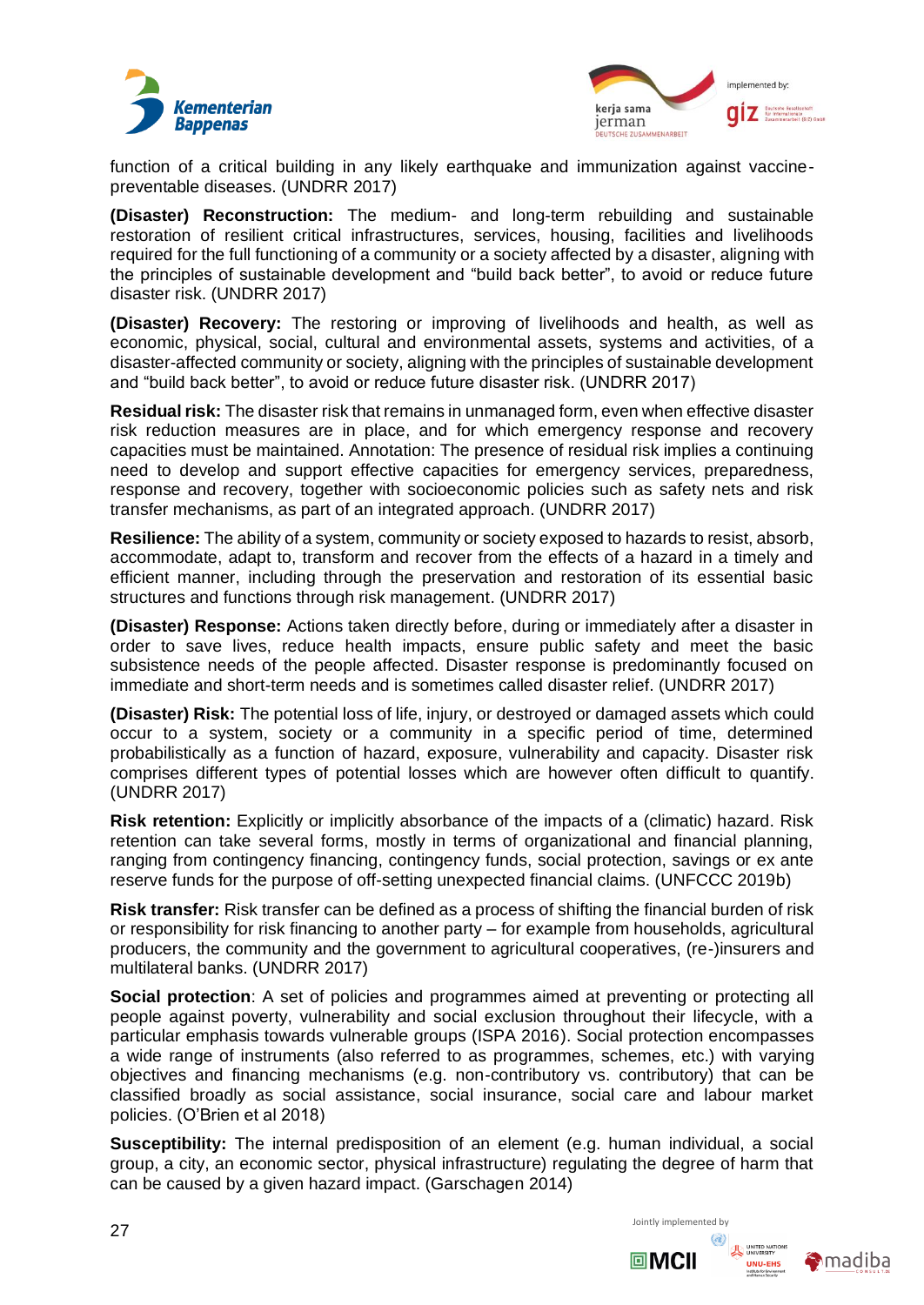



**Vulnerability:** The conditions determined by physical, social, economic and environmental factors or processes, which increase the susceptibility and decrease coping and adaptive capacities of an individual, a community, assets or systems to the impacts of hazards. (Adjusted after UNDRR 2017)

**Well-being**: The concept of human well-being encompasses a range of different individual, household and societal level dimensions, that depend on people's individual choices and opportunities to live the lives that they value ("Well-being means different things for different people"). It goes beyond measuring income and GDP. The OECD identifies the following 11 parameters contributing to human well-being: Income and wealth, Jobs and earning, Housing, Health status, Work-life balance, Education and skills, Societal connections, Civic engagement and governance, Environmental quality, Personal security and Subjective well-being. (OECD 2017)

 $28$  Jointly implemented by



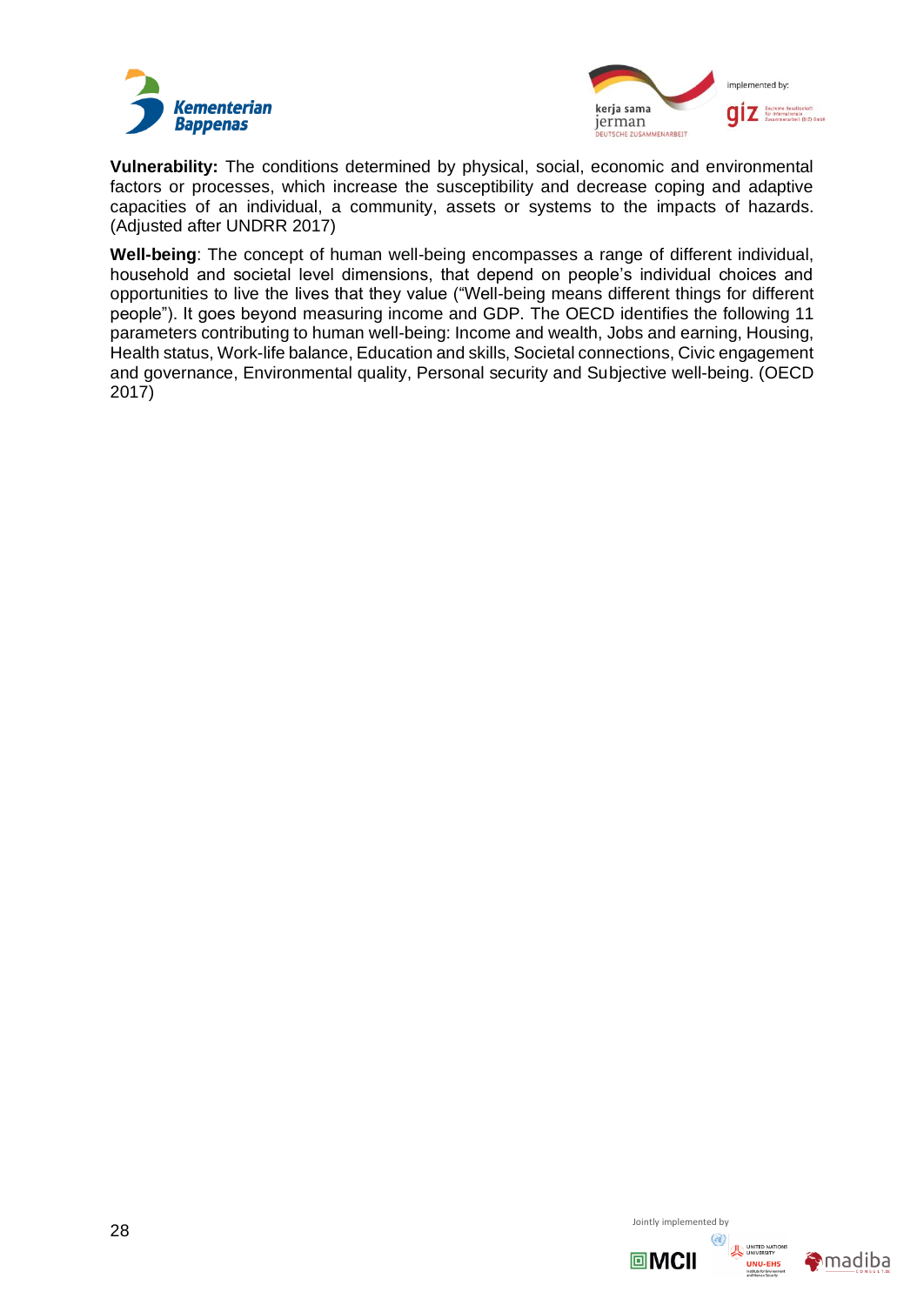



## <span id="page-29-0"></span>**Annex 4 Bibliography**

APEC (2009): *The study on "Women in Times of Disaster": The Integration of Gender Issues and Gender Perspectives in Disaster Management*. On behalf of Ministry of Women Empowerment. Asia-Pacific Economic Cooperation.

CARE (2018): *CARE Rapid Gender Analysis - Sulawesi Earthquake and Tsunami Indonesia.* [Link](https://reliefweb.int/sites/reliefweb.int/files/resources/CARE%20RGA_Indonesia%20Sulawesi%20%20Earthquake%20Tsunami_31%20Oct%202018.pdf)

Garschagen, Matthias (2014): *Risky change? Vulnerability and adaptation between climate change and transformation dynamics in Can Tho City, Vietnam*[. Link](https://collections.unu.edu/view/UNU:2878)

Cabinet Division and the General Economics Division, Government of Bangladesh [GED] (2020): *Lifecycle Approach*. [Link](http://socialprotection.gov.bd/blog-post/lifecycle-approach/)

GFDRR (2019): *Indonesia*. [Link](https://www.gfdrr.org/en/indonesia)

GITEWS (2020): *Concept*. [Link](https://www.gitews.org/en/concept/)

GIZ (2020): *Leave No One Behind*. Guidelines for Project Planners and Practitioners. [Link](https://www.poverty-inequality.com/leave-no-one-behind-guidelines-for-project-planners-and-practitioners-2/)

Hallegatte, Stephane; Bangalore, Mook; Bonzanigo, Laura; Fay, Marianne; Kane, Tamaro; Narloch, Ulf; Rozenberg, Julie; Treguer, David; Vogt-Schilb, Adrien (2016): *Shock Waves: Managing the Impacts of Climate Change on Poverty.* Climate Change and Development Series. World Bank, Washington, DC. [Link](https://openknowledge.worldbank.org/bitstream/handle/10986/22787/9781464806735.pdf)

Hallegatte, Stephane; Vogt-Schilb, Adrien; Bangalore, Mook; Rozenberg, Julie (2017): *Unbreakable: Building the Resilience of the Poor in the Face of Natural Disasters. Climate Change and Development*. World Bank, Washington DC, USA.

IDS (2012): *Adaptive Social Protection. Making concepts a reality*. Guidance notes for practitioners. [Link](http://www.ids.ac.uk/files/dmfile/ASPGuidanceNotes_FINAL.pdf)

IFRC (2014): *Early warning, early action: Mechanisms for rapid decision making*. [Link](https://reliefweb.int/sites/reliefweb.int/files/resources/Early%20Warning%20Early%20Action%20Report%20Final%20-%20July%202014.pdf)

IPCC (2014): *Glossary.* [Link](https://www.ipcc.ch/report/sr15/glossary/)

ISPA (2016). *Core Diagnostic Instrument (CODI)*. [Link](https://ispatools.org/core-diagnostic-instrument/)

Kuriakose, Anne T.; Heltberg, Rasmus; Wiseman, William; Costella, Cecilia; Cipryk, Rachel; Cornelius, Sabine (2013): *Climate-Responsive Social Protection*. In: Development Policy Review, Vol. 31 (1). pp. 19–34.

Lauterjung, Jörn; Letz, Horst (eds.) (2017): *10 Years Indonesian Tsunami Early Warning System: Experiences, Lessons Learned and Outlook*. GFZ German Research Centre for Geosciences, Potsdam, Germany. [Link](https://gfzpublic.gfz-potsdam.de/rest/items/item_2431901_13/component/file_2469889/content)

Medan et al (2016): *Integrating Gender into Disaster Management in Indonesia*. University of Sumatera Utara.

Ministry of Finance (MoF) Indonesia (2018): *Disaster Risk Financing and Insurance in Indonesia.* APEC Senior Finance Officials Meeting. MS PowerPoint. [Link](https://www.google.com/url?sa=t&rct=j&q=&esrc=s&source=web&cd=3&cad=rja&uact=8&ved=2ahUKEwjY6YO-4ZLnAhUDzKQKHYxGCU0QFjACegQIBRAB&url=http%3A%2F%2Fmddb.apec.org%2FDocuments%2F2018%2FFMP%2FSFOM16%2F18_sfom16_013.pdf&usg=AOvVaw31WE8ylVlr1gyXtwPS6N-R)

Ministry of Foreign Affairs (MoFA) Indonesia (2018): Presentation by Dr. Pungky Samadi, Deputy Minister for Population and Labour Affairs.

O'Brien, Clare; Holmes, Rebecca; Scott, Zoe; Barca, Valentina (2018): *Shock-Responsive Social Protection Systems Toolkit. Appraising the use of social protection in addressing largescale shocks.* Oxford Policy Management, Oxford, UK. [Link](https://www.opml.co.uk/files/Publications/a0408-shock-responsive-social-protection-systems/srsp-toolkit.pdf?noredirect=1)

ODI (2018): *Forecasting hazards, averting disasters: implementing forecast-based early action at scale*. Overseas Development Institute, London, UK. [Link](https://www.odi.org/publications/11069-forecasting-hazards-averting-disasters-implementing-forecast-based-early-action-scale)



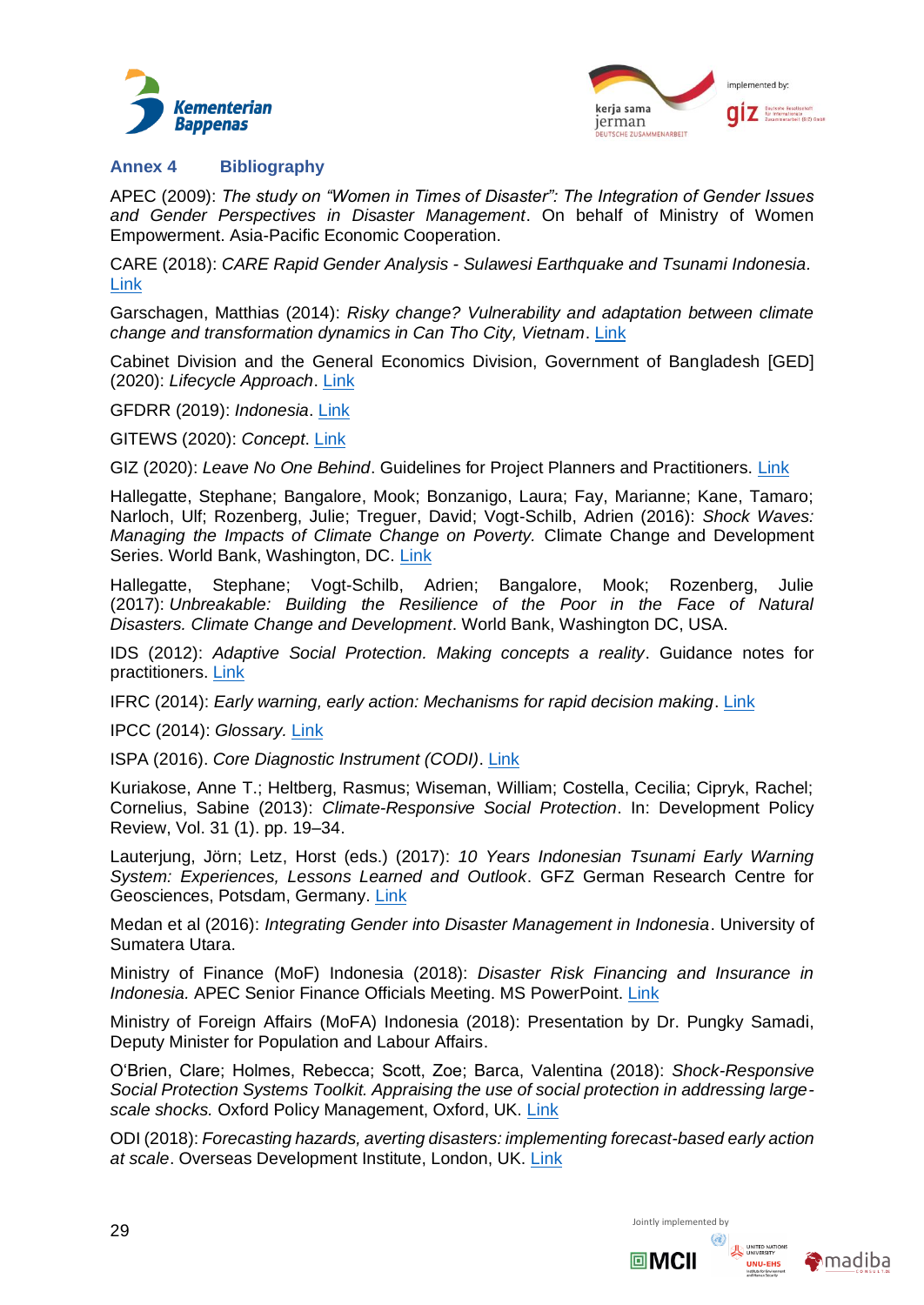



ODI (2019): *Briefing Note I*, "Leave No One Behind" Index 2019. [Link](https://www.odi.org/publications/11441-leave-no-one-behind-index-2019)

OECD (2017): *How's Life? 2017. Measuring Well-being.* OECD Publishing, France.

Ortiz, Isabel (2001): *Introduction*, in Asian Development Bank, Social Protection in Asia and the Pacific, pp. 42ff. [Link](https://papers.ssrn.com/sol3/papers.cfm?abstract_id=991887)

Reid, Hannah (2015): *Ecosystem- and community-based adaptation: learning from community-based natural resource managemen*t. In: Climate and Development, Vol. 8 (1). pp. 4–9.

Reid, Hannah; Alam, Mozaharul; Berger, Rachel; Cannon, Terry; Huq, Saöeemul; Milligan, Angela (2009): *Community-based adaptation to climate change: an overview*. In: Participatory Learning and Action Vol. 60. pp. 11–33.

Roelen Keetie; Stephen Devereux; Abdul-Gafaru Abdulai; Bruno Martorano; Tia Palermo; Luigi Peter Ragno (2017): *How to Make Cash Plus Work. Linking Cash Transfers to Services and Sectors.* [Link](https://www.unicef-irc.org/publications/pdf/IDS%20WP%20CORRECTED%20Sept%202017.pdf)

Roelen, Keetie; Longhurst, Daniel; Sabates-Wheeler, Rachel (2018): *The Role of Cash Transfers in Social Protection, Humanitarian Response and Shock-Responsive Social Protection*, IDS Working Paper 517, Brighton: IDS. [Link](https://www.ids.ac.uk/publications/the-role-of-cash-transfers-in-social-protection-humanitarian-response-and-shock-responsive-social-protection/)

Smith, Gabrielle; Scott, Zoë; Luna, Emmanuel; Lone, Tanya (2017): *Shock-Responsive Social Protection Systems Research: Case study—Post-Haiyan Cash Transfers in the Philippines*. Oxford Policy Management, Oxford, UK. [Link](https://www.opml.co.uk/files/Publications/a0408-shock-responsive-social-protection-systems/opm-case-study-2017-srsp-philippines.pdf?noredirect=1)

Tanner, Thomas; Gray, Bill; Guigma, Kiswendsida; Iqbal, Jafar; Levine, Simon; MacLeod, David; Nahar, Khairun; Rejve, Kaiser; Venton, Courtenay C. (2019): *Scaling up early action: lessons, challenges and future potential in Bangladesh.* ODI Working Paper 547. [Link](https://www.odi.org/sites/odi.org.uk/files/resource-documents/12641.pdf)

UNDRR (2015): *Sendai Framework for Disaster Risk Reduction 2015–2030*. [Link](https://www.preventionweb.net/files/43291_sendaiframeworkfordrren.pdf)

UNDRR (2017): *Terminology*. [Link](https://www.unisdr.org/we/inform/terminology)

UNFCCC (2019a): *What do adaptation to climate change and climate resilience mean?* [Link](https://unfccc.int/topics/adaptation-and-resilience/the-big-picture/what-do-adaptation-to-climate-change-and-climate-resilience-mean)

UNFCCC (2019b): *Synopsis of the comprehensive risk management approaches*. [Link](https://www.google.com/url?sa=t&rct=j&q=&esrc=s&source=web&cd=3&cad=rja&uact=8&ved=2ahUKEwi9gYqX15LnAhWJKewKHWZfDbMQFjACegQIAxAB&url=https%3A%2F%2Funfccc.int%2Fsites%2Fdefault%2Ffiles%2Fresource%2FSummary_CRM.pdf&usg=AOvVaw3wS4dWNf4NIzmrBp72hyfB)

UNFPA/UN Women/CARE/PKBI (Perkumpulan Keluarga Berencana = Indonesian Family Planning Association (IPPA) (2018): *Gender and Inclusion Alert: Central Sulawesi Earthquake and Tsunami.*

WFP & Oxfam (2019*): R4 Rural Resilience Initiative: Building Resilience to climate change for long-term food security and livelihoods improvement*. [Link](https://docs.wfp.org/api/documents/WFP-0000019963/download/?_ga=2.2535667.2130537611.1586870162-311192656.1586870162)

WFP, UNICEF, FAO, European Union (2019): *Strengthening the capacity of ASEAN Member States to design and implement risk-informed and shock-responsive social protection systems for resilience*. Regional Synthesis Report. [Link](https://www.opml.co.uk/files/Publications/a2475-asean-member-states/asean-synthesis-report-final-june2019.pdf?noredirect=1)

Weingärtner, Lena; Jaime, Catalina; Todd, Martin; Levine, Simon; McDowell, Stephen; MacLeod, Dave (2019): *Reducing flood impacts through forecast-based action.* ODI Working Paper 553. [Link](https://www.odi.org/sites/odi.org.uk/files/resource-documents/12645.pdf)

Wilkinson, Emily; Weingärtner, Lena; Choularton, Richard; Bailey, Meghan; Todd, Martin; Kniveton, Dominic; Venton, Courtenay C. (2018): *Forecasting hazards, averting disasters: Implementing forecast-based early action at scale.* [Link](https://www.odi.org/sites/odi.org.uk/files/resource-documents/12104.pdf)

World Bank (2013): *Building Resilience to Disaster and Climate Change through Social Protection*. Synthesis Note. [Link](http://documents1.worldbank.org/curated/en/187211468349778714/pdf/796210WP0Build0Box0377381B00PUBLIC0.pdf)